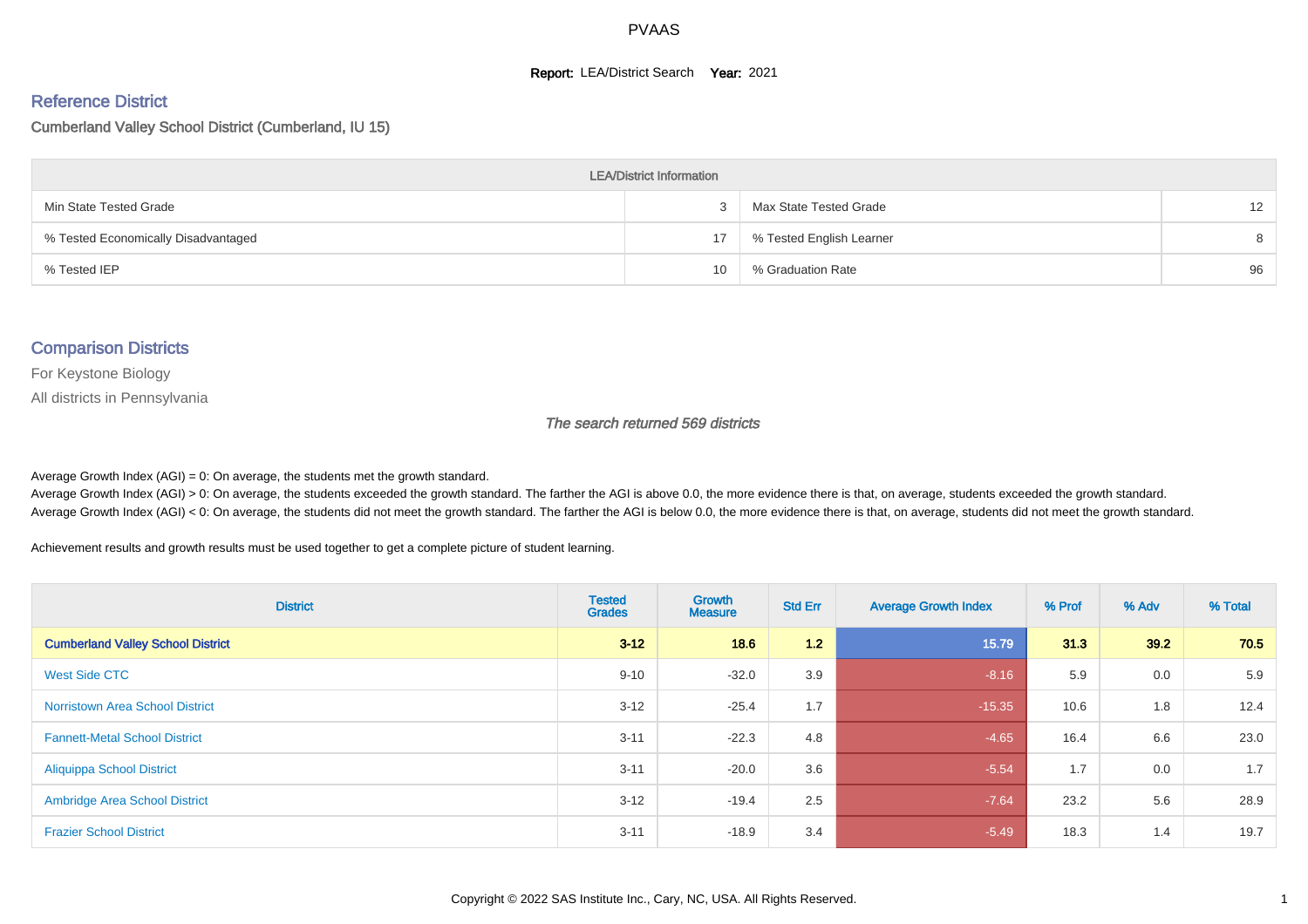| <b>District</b>                                    | <b>Tested</b><br><b>Grades</b> | Growth<br><b>Measure</b> | <b>Std Err</b> | <b>Average Growth Index</b> | % Prof | % Adv   | % Total |
|----------------------------------------------------|--------------------------------|--------------------------|----------------|-----------------------------|--------|---------|---------|
| <b>Cumberland Valley School District</b>           | $3 - 12$                       | 18.6                     | $1.2$          | 15.79                       | 31.3   | 39.2    | 70.5    |
| <b>Big Beaver Falls Area School District</b>       | $3 - 11$                       | $-17.9$                  | 2.8            | $-6.27$                     | 9.4    | 2.8     | 12.2    |
| <b>Muhlenberg School District</b>                  | $3 - 10$                       | $-17.8$                  | 1.9            | $-9.34$                     | 12.4   | 4.6     | 17.0    |
| <b>York City School District</b>                   | $3-12$                         | $-17.7$                  | 1.8            | $-10.05$                    | 3.2    | 0.7     | 3.9     |
| <b>Cheltenham School District</b>                  | $3 - 11$                       | $-17.6$                  | 2.0            | $-8.74$                     | 24.4   | 8.3     | 32.6    |
| Imhotep Institute Charter High School              | $9 - 11$                       | $-17.6$                  | 5.8            | $-3.03$                     | 15.4   | 0.0     | 15.4    |
| <b>Williamsburg Community School District</b>      | $3 - 11$                       | $-16.9$                  | 4.1            | $-4.14$                     | 22.4   | $0.0\,$ | 22.4    |
| <b>Allentown City School District</b>              | $3 - 12$                       | $-16.9$                  | 1.4            | $-12.37$                    | 5.9    | 0.4     | 6.3     |
| <b>Chartiers-Houston School District</b>           | $3 - 10$                       | $-16.5$                  | 3.5            | $-4.79$                     | 26.3   | 6.6     | 32.9    |
| Meyersdale Area School District                    | $3 - 11$                       | $-16.1$                  | 3.3            | $-4.94$                     | 20.3   | 5.8     | 26.1    |
| <b>Washington School District</b>                  | $3 - 11$                       | $-15.9$                  | 2.9            | $-5.44$                     | 12.9   | 1.7     | 14.7    |
| <b>North Hills School District</b>                 | $3 - 11$                       | $-15.8$                  | 1.8            | $-8.84$                     | 26.4   | 19.8    | 46.2    |
| La Academia Partnership Charter School             | $6 - 11$                       | $-15.5$                  | 5.7            | $-2.70$                     | 2.3    | 0.0     | 2.3     |
| <b>Turkeyfoot Valley Area School District</b>      | $3 - 12$                       | $-15.4$                  | 5.8            | $-2.66$                     | 3.8    | $3.8\,$ | 7.6     |
| <b>Lincoln Park Performing Arts Charter School</b> | $7 - 11$                       | $-14.9$                  | 2.7            | $-5.45$                     | 39.3   | 8.9     | 48.2    |
| Philadelphia Academy Charter School                | $3 - 11$                       | $-14.7$                  | 2.7            | $-5.42$                     | 21.6   | 3.9     | 25.5    |
| <b>Hanover Area School District</b>                | $3 - 11$                       | $-14.7$                  | 4.7            | $-3.13$                     | 12.1   | 3.0     | 15.2    |
| <b>Executive Education Academy Charter School</b>  | $3 - 10$                       | $-14.6$                  | 3.0            | $-4.81$                     | 8.5    | $1.2$   | 9.8     |
| <b>Shade-Central City School District</b>          | $3 - 11$                       | $-14.6$                  | 4.0            | $-3.68$                     | 9.6    | 0.0     | 9.6     |
| <b>Northwestern School District</b>                | $3 - 11$                       | $-14.6$                  | 3.2            | $-4.51$                     | 32.5   | 13.7    | 46.2    |
| <b>Butler Area School District</b>                 | $3 - 11$                       | $-14.1$                  | 1.5            | $-9.60$                     | 26.4   | 11.1    | 37.5    |
| <b>Greater Latrobe School District</b>             | $3 - 11$                       | $-14.1$                  | 2.0            | $-7.14$                     | 41.0   | 12.6    | 53.6    |
| <b>California Area School District</b>             | $3 - 10$                       | $-13.7$                  | 4.5            | $-3.06$                     | 41.7   | 16.7    | 58.3    |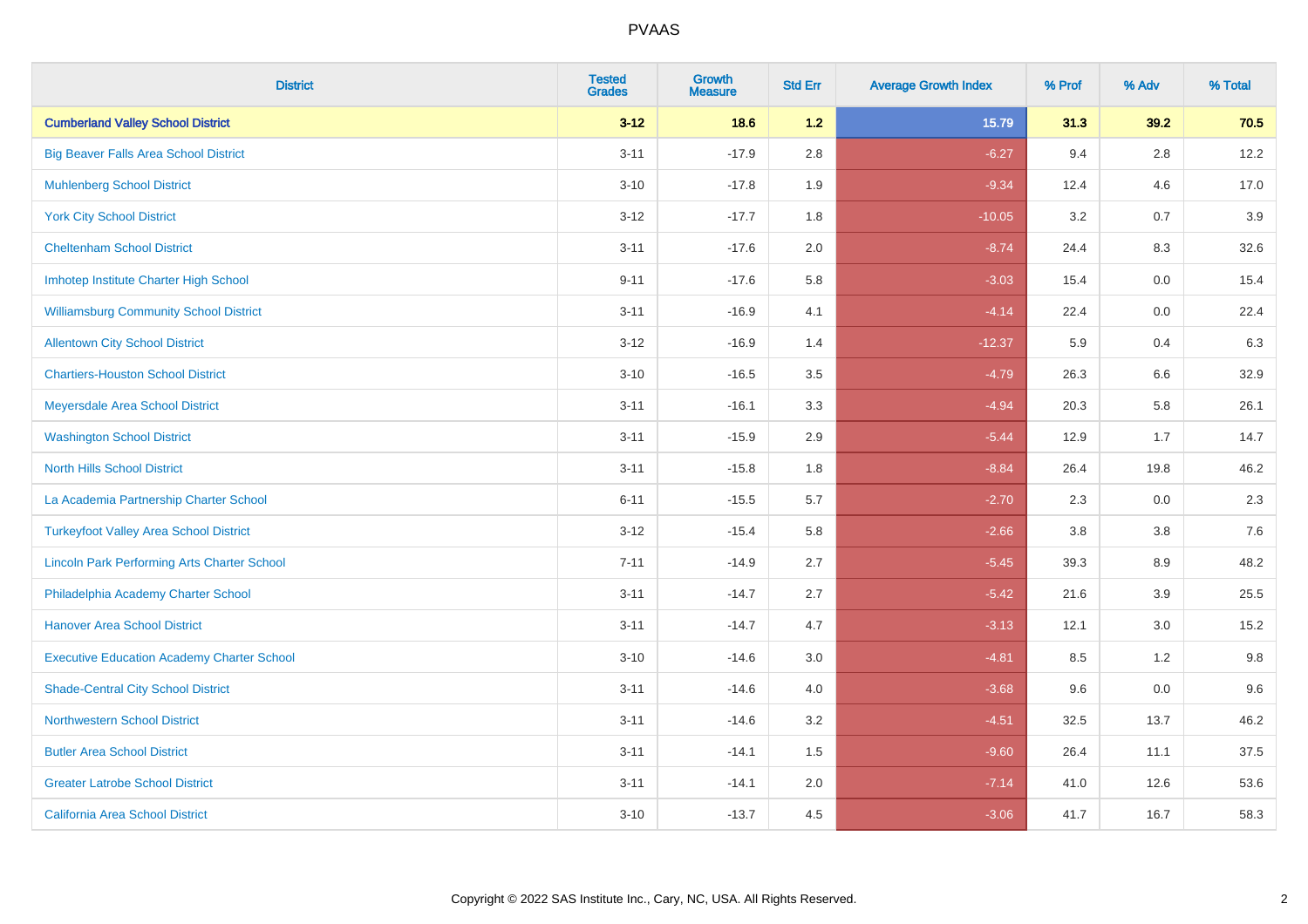| <b>District</b>                                | <b>Tested</b><br><b>Grades</b> | <b>Growth</b><br><b>Measure</b> | <b>Std Err</b> | <b>Average Growth Index</b> | % Prof | % Adv   | % Total |
|------------------------------------------------|--------------------------------|---------------------------------|----------------|-----------------------------|--------|---------|---------|
| <b>Cumberland Valley School District</b>       | $3 - 12$                       | 18.6                            | 1.2            | 15.79                       | 31.3   | 39.2    | 70.5    |
| <b>New Castle Area School District</b>         | $3 - 12$                       | $-13.6$                         | 2.3            | $-5.99$                     | 17.6   | $2.0\,$ | 19.5    |
| <b>Central Fulton School District</b>          | $3 - 11$                       | $-13.3$                         | 3.2            | $-4.20$                     | 18.1   | 9.7     | 27.8    |
| <b>Panther Valley School District</b>          | $3 - 12$                       | $-13.3$                         | 3.2            | $-4.10$                     | 31.5   | 4.1     | 35.6    |
| <b>Greenville Area School District</b>         | $3 - 11$                       | $-13.2$                         | 3.0            | $-4.45$                     | 32.1   | 4.6     | 36.7    |
| Morrisville Borough School District            | $3 - 11$                       | $-13.1$                         | 3.7            | $-3.52$                     | 4.9    | 1.6     | 6.6     |
| <b>Tussey Mountain School District</b>         | $3 - 12$                       | $-13.0$                         | 3.3            | $-3.93$                     | 11.1   | 3.2     | 14.3    |
| <b>Riverview School District</b>               | $3 - 11$                       | $-13.0$                         | 4.0            | $-3.29$                     | 43.1   | 7.8     | 51.0    |
| <b>Pittsburgh School District</b>              | $3 - 11$                       | $-13.0$                         | 1.1            | $-12.25$                    | 16.1   | 6.5     | 22.6    |
| <b>Tacony Academy Charter School</b>           | $3 - 11$                       | $-12.9$                         | 3.3            | $-3.90$                     | 8.6    | 1.4     | 10.0    |
| <b>Central Cambria School District</b>         | $3 - 11$                       | $-12.7$                         | 2.3            | $-5.61$                     | 19.4   | 7.4     | 26.9    |
| <b>Neshannock Township School District</b>     | $3 - 10$                       | $-12.5$                         | 2.7            | $-4.73$                     | 29.0   | 13.0    | 42.0    |
| <b>Ellwood City Area School District</b>       | $3 - 11$                       | $-12.5$                         | 3.1            | $-4.00$                     | 26.7   | 8.7     | 35.4    |
| <b>Southmoreland School District</b>           | $3 - 11$                       | $-12.5$                         | 3.1            | $-4.04$                     | 33.3   | 15.5    | 48.8    |
| <b>Wilkes-Barre Area School District</b>       | $3 - 11$                       | $-12.4$                         | 2.4            | $-5.18$                     | 14.2   | 3.7     | 17.9    |
| <b>Hanover Public School District</b>          | $3 - 11$                       | $-12.4$                         | 2.7            | $-4.50$                     | 22.7   | $6.2\,$ | 28.9    |
| <b>Girard School District</b>                  | $3 - 11$                       | $-12.3$                         | 2.6            | $-4.76$                     | 29.7   | 18.9    | 48.6    |
| <b>Dunmore School District</b>                 | $3 - 11$                       | $-12.2$                         | 2.7            | $-4.51$                     | 15.0   | 5.3     | 20.4    |
| <b>Mcguffey School District</b>                | $3 - 11$                       | $-12.1$                         | 3.0            | $-4.06$                     | 12.8   | 5.9     | 18.6    |
| Jefferson-Morgan School District               | $3 - 10$                       | $-12.0$                         | 3.9            | $-3.09$                     | 28.6   | 6.1     | 34.7    |
| <b>West Mifflin Area School District</b>       | $3 - 12$                       | $-11.9$                         | 2.5            | $-4.77$                     | 15.9   | 4.0     | 19.9    |
| <b>Windber Area School District</b>            | $3 - 11$                       | $-11.9$                         | 3.0            | $-3.94$                     | 41.0   | 10.3    | 51.3    |
| Lehigh Valley Charter High School For The Arts | $9 - 10$                       | $-11.8$                         | 2.5            | $-4.76$                     | 28.9   | 5.7     | 34.6    |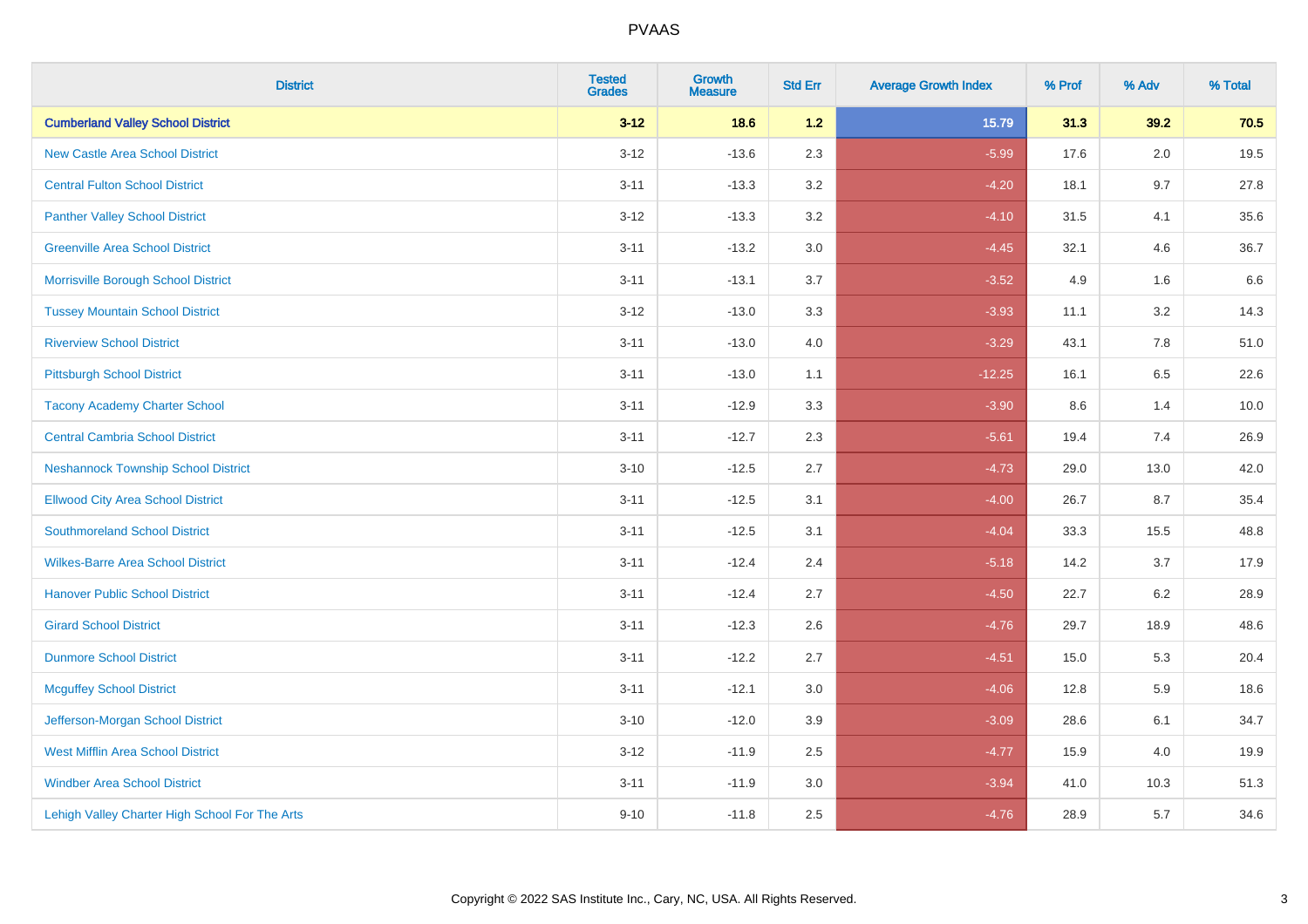| <b>District</b>                               | <b>Tested</b><br><b>Grades</b> | <b>Growth</b><br><b>Measure</b> | <b>Std Err</b> | <b>Average Growth Index</b> | % Prof | % Adv   | % Total |
|-----------------------------------------------|--------------------------------|---------------------------------|----------------|-----------------------------|--------|---------|---------|
| <b>Cumberland Valley School District</b>      | $3 - 12$                       | 18.6                            | 1.2            | 15.79                       | 31.3   | 39.2    | 70.5    |
| <b>Derry Area School District</b>             | $3 - 11$                       | $-11.8$                         | 2.6            | $-4.53$                     | 34.8   | 6.1     | 40.9    |
| <b>Moniteau School District</b>               | $3 - 11$                       | $-11.8$                         | 2.9            | $-4.07$                     | 22.6   | $5.0\,$ | 27.6    |
| Jefferson County-Dubois AVTS                  | $9 - 11$                       | $-11.7$                         | 3.1            | $-3.72$                     | 17.6   | 2.8     | 20.4    |
| <b>Williamsport Area School District</b>      | $3 - 11$                       | $-11.7$                         | 1.4            | $-8.29$                     | 18.2   | 10.5    | 28.7    |
| <b>Forbes Road School District</b>            | $3 - 11$                       | $-11.5$                         | 4.7            | $-2.43$                     | 23.1   | 10.3    | 33.3    |
| <b>Old Forge School District</b>              | $3 - 12$                       | $-11.3$                         | 3.1            | $-3.62$                     | 28.6   | 13.2    | 41.8    |
| <b>Burgettstown Area School District</b>      | $3 - 11$                       | $-11.2$                         | 3.2            | $-3.46$                     | 16.0   | 2.7     | 18.7    |
| <b>Mid Valley School District</b>             | $3 - 10$                       | $-11.1$                         | 2.7            | $-4.07$                     | 28.3   | 8.1     | 36.4    |
| Lackawanna Trail School District              | $3 - 10$                       | $-11.0$                         | 3.3            | $-3.35$                     | 13.1   | 18.0    | 31.2    |
| <b>York Co School Of Technology</b>           | $9 - 12$                       | $-10.9$                         | 1.6            | $-6.79$                     | 22.6   | 4.0     | 26.6    |
| <b>East Lycoming School District</b>          | $3 - 11$                       | $-10.9$                         | 2.1            | $-5.08$                     | 22.5   | 8.2     | 30.8    |
| Jim Thorpe Area School District               | $3 - 11$                       | $-10.9$                         | 2.4            | $-4.48$                     | 19.5   | $6.0\,$ | 25.5    |
| <b>Ligonier Valley School District</b>        | $3 - 11$                       | $-10.8$                         | 3.1            | $-3.43$                     | 34.1   | 5.8     | 39.9    |
| <b>General Mclane School District</b>         | $3 - 11$                       | $-10.7$                         | 2.4            | $-4.40$                     | 34.0   | 15.6    | 49.6    |
| <b>Mohawk Area School District</b>            | $3 - 11$                       | $-10.5$                         | 2.8            | $-3.75$                     | 35.1   | 10.6    | 45.7    |
| <b>Kennett Consolidated School District</b>   | $3 - 11$                       | $-10.4$                         | 1.7            | $-6.27$                     | 28.7   | 14.0    | 42.7    |
| <b>Commodore Perry School District</b>        | $3 - 11$                       | $-10.4$                         | 4.5            | $-2.30$                     | 29.4   | 5.9     | 35.3    |
| <b>Hempfield Area School District</b>         | $3 - 12$                       | $-10.2$                         | 1.6            | $-6.37$                     | 28.1   | 19.2    | 47.3    |
| <b>Scranton School District</b>               | $3 - 12$                       | $-10.1$                         | 2.5            | $-4.04$                     | 20.0   | 7.7     | 27.7    |
| <b>Milton Area School District</b>            | $3 - 11$                       | $-10.1$                         | 2.5            | $-4.04$                     | 23.0   | 11.3    | 34.2    |
| <b>Lancaster School District</b>              | $3 - 12$                       | $-10.0$                         | 1.4            | $-7.22$                     | 9.0    | 3.9     | 12.8    |
| <b>Clarion-Limestone Area School District</b> | $3 - 12$                       | $-10.0$                         | 3.6            | $-2.76$                     | 28.3   | 20.0    | 48.3    |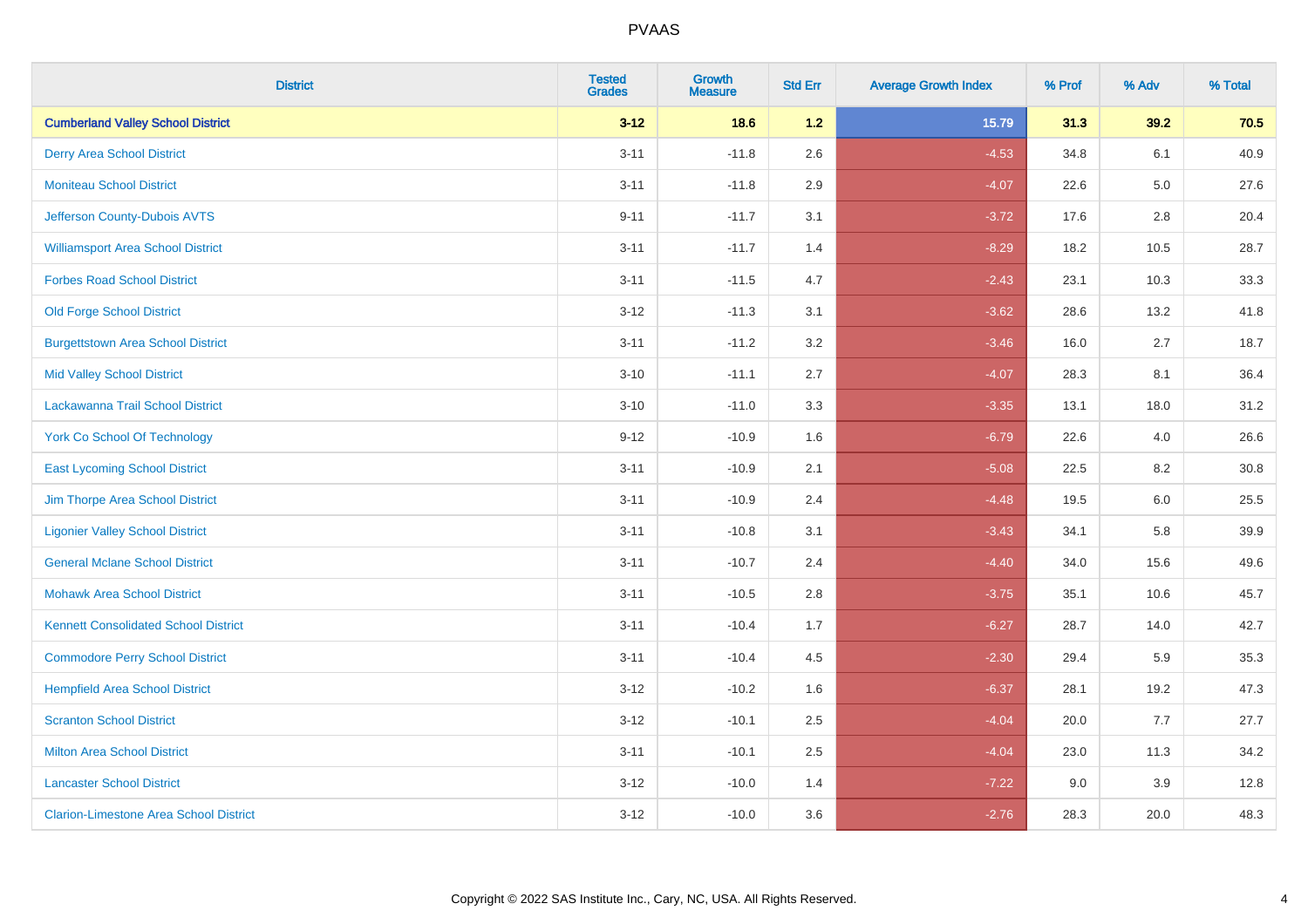| <b>District</b>                                | <b>Tested</b><br><b>Grades</b> | <b>Growth</b><br><b>Measure</b> | <b>Std Err</b> | <b>Average Growth Index</b> | % Prof | % Adv | % Total |
|------------------------------------------------|--------------------------------|---------------------------------|----------------|-----------------------------|--------|-------|---------|
| <b>Cumberland Valley School District</b>       | $3 - 12$                       | 18.6                            | $1.2$          | 15.79                       | 31.3   | 39.2  | 70.5    |
| <b>Deer Lakes School District</b>              | $3 - 11$                       | $-10.0$                         | 2.5            | $-4.02$                     | 27.7   | 9.9   | 37.6    |
| <b>Lawrence County CTC</b>                     | $10 - 11$                      | $-9.8$                          | 3.7            | $-2.68$                     | 7.3    | 0.0   | 7.3     |
| <b>Big Spring School District</b>              | $3 - 11$                       | $-9.8$                          | 2.3            | $-4.32$                     | 23.6   | 12.9  | 36.5    |
| <b>West York Area School District</b>          | $3 - 12$                       | $-9.8$                          | 2.7            | $-3.57$                     | 21.9   | 10.9  | 32.8    |
| <b>Mastery Charter School - Gratz Campus</b>   | $7 - 10$                       | $-9.5$                          | 4.6            | $-2.09$                     | 0.0    | 3.4   | 3.4     |
| Jamestown Area School District                 | $3 - 11$                       | $-9.5$                          | 4.1            | $-2.33$                     | 41.5   | 4.9   | 46.3    |
| <b>Antietam School District</b>                | $3 - 10$                       | $-9.5$                          | 3.7            | $-2.57$                     | 20.9   | 1.5   | 22.4    |
| <b>Coatesville Area School District</b>        | $3 - 11$                       | $-9.5$                          | 1.6            | $-5.81$                     | 12.8   | 3.3   | 16.2    |
| <b>Plum Borough School District</b>            | $3 - 11$                       | $-9.4$                          | 2.4            | $-3.98$                     | 32.9   | 27.4  | 60.4    |
| Insight PA Cyber Charter School                | $3 - 11$                       | $-9.4$                          | 5.8            | $-1.62$                     | 25.6   | 4.6   | 30.2    |
| <b>Western Beaver County School District</b>   | $3 - 11$                       | $-9.3$                          | 4.2            | $-2.20$                     | 45.1   | 3.9   | 49.0    |
| <b>Carbon Career &amp; Technical Institute</b> | $9 - 11$                       | $-9.3$                          | 3.2            | $-2.92$                     | 19.6   | 2.2   | 21.7    |
| <b>Chartiers Valley School District</b>        | $3 - 11$                       | $-9.1$                          | 2.1            | $-4.23$                     | 20.7   | 17.4  | 38.0    |
| <b>South Park School District</b>              | $3 - 11$                       | $-8.8$                          | 2.5            | $-3.46$                     | 28.1   | 17.0  | 45.2    |
| <b>Grove City Area School District</b>         | $3 - 12$                       | $-8.8$                          | 2.3            | $-3.89$                     | 25.6   | 16.4  | 42.0    |
| <b>Trinity Area School District</b>            | $3 - 11$                       | $-8.7$                          | 1.8            | $-4.87$                     | 20.9   | 9.8   | 30.8    |
| <b>Union City Area School District</b>         | $3 - 12$                       | $-8.7$                          | 3.3            | $-2.59$                     | 29.7   | 10.9  | 40.6    |
| <b>Shanksville-Stonycreek School District</b>  | $3 - 10$                       | $-8.6$                          | 5.5            | $-1.55$                     | 17.6   | 23.5  | 41.2    |
| Southern Columbia Area School District         | $3 - 11$                       | $-8.5$                          | 3.0            | $-2.83$                     | 30.5   | 12.8  | 43.3    |
| <b>Interboro School District</b>               | $3 - 12$                       | $-8.4$                          | 2.0            | $-4.27$                     | 27.6   | 6.4   | 34.1    |
| <b>Montoursville Area School District</b>      | $3 - 12$                       | $-8.4$                          | 2.6            | $-3.17$                     | 38.8   | 18.2  | 57.0    |
| Salisbury-Elk Lick School District             | $3 - 11$                       | $-8.4$                          | 5.8            | $-1.45$                     | 33.3   | 5.6   | 38.9    |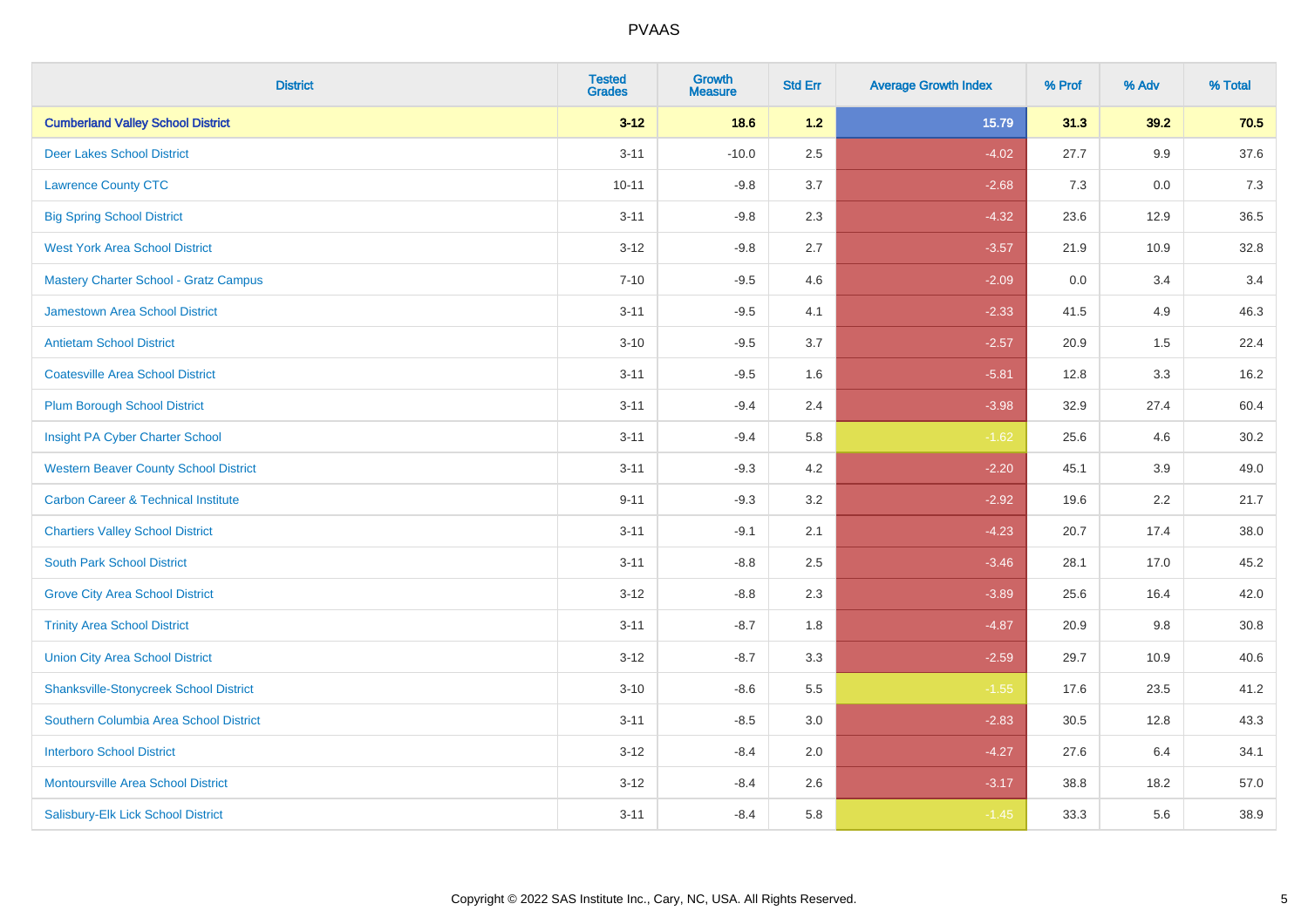| <b>District</b>                                  | <b>Tested</b><br><b>Grades</b> | <b>Growth</b><br><b>Measure</b> | <b>Std Err</b> | <b>Average Growth Index</b> | % Prof | % Adv   | % Total |
|--------------------------------------------------|--------------------------------|---------------------------------|----------------|-----------------------------|--------|---------|---------|
| <b>Cumberland Valley School District</b>         | $3 - 12$                       | 18.6                            | 1.2            | 15.79                       | 31.3   | 39.2    | 70.5    |
| <b>Shikellamy School District</b>                | $3 - 10$                       | $-8.3$                          | 2.4            | $-3.42$                     | 20.8   | 18.5    | 39.2    |
| <b>Achievement House Charter School</b>          | $7 - 11$                       | $-8.2$                          | 3.6            | $-2.28$                     | 16.7   | 2.8     | 19.4    |
| <b>Pittston Area School District</b>             | $3 - 11$                       | $-8.2$                          | 2.2            | $-3.75$                     | 26.7   | 14.8    | 41.5    |
| <b>West Greene School District</b>               | $3 - 11$                       | $-8.1$                          | 3.9            | $-2.08$                     | 31.0   | 11.9    | 42.9    |
| Boys Latin Of Philadelphia Charter School        | $6 - 12$                       | $-8.0$                          | 2.7            | $-3.02$                     | 1.4    | 0.0     | 1.4     |
| <b>Jenkintown School District</b>                | $3 - 11$                       | $-7.9$                          | 4.1            | $-1.92$                     | 34.1   | 27.3    | 61.4    |
| <b>Mount Carmel Area School District</b>         | $3 - 11$                       | $-7.9$                          | 2.3            | $-3.38$                     | 18.2   | 4.4     | 22.6    |
| Philadelphia City School District                | $3 - 12$                       | $-7.8$                          | 0.6            | $-13.43$                    | 16.4   | 6.5     | 22.9    |
| <b>Somerset Area School District</b>             | $3 - 11$                       | $-7.6$                          | 2.4            | $-3.17$                     | 21.0   | 14.5    | 35.5    |
| <b>Octorara Area School District</b>             | $3 - 11$                       | $-7.5$                          | 3.2            | $-2.35$                     | 26.1   | 17.0    | 43.2    |
| <b>Redbank Valley School District</b>            | $3 - 11$                       | $-7.5$                          | 3.1            | $-2.41$                     | 12.4   | 10.6    | 23.1    |
| <b>Blairsville-Saltsburg School District</b>     | $3 - 11$                       | $-7.5$                          | 2.8            | $-2.67$                     | 20.1   | $8.2\,$ | 28.3    |
| <b>Bristol Township School District</b>          | $3 - 11$                       | $-7.4$                          | 1.4            | $-5.32$                     | 13.8   | 4.6     | 18.4    |
| <b>West Middlesex Area School District</b>       | $3 - 10$                       | $-7.4$                          | 3.5            | $-2.11$                     | 32.0   | 9.6     | 41.6    |
| <b>Lincoln Leadership Academy Charter School</b> | $3 - 12$                       | $-7.4$                          | 3.7            | $-1.99$                     | 6.4    | 2.1     | 8.5     |
| Catasauqua Area School District                  | $3 - 12$                       | $-7.3$                          | 2.8            | $-2.58$                     | 27.1   | 11.2    | 38.3    |
| <b>Innovative Arts Academy Charter School</b>    | $6 - 11$                       | $-7.2$                          | 2.5            | $-2.83$                     | 2.0    | 0.0     | 2.0     |
| <b>Keystone Oaks School District</b>             | $3 - 11$                       | $-7.2$                          | 2.3            | $-3.14$                     | 30.0   | 11.1    | 41.0    |
| Karns City Area School District                  | $3 - 11$                       | $-7.2$                          | 2.6            | $-2.71$                     | 26.4   | 20.8    | 47.2    |
| Columbia-Montour AVTS                            | $9 - 10$                       | $-7.1$                          | 2.8            | $-2.52$                     | 19.5   | 3.2     | 22.7    |
| <b>Carmichaels Area School District</b>          | $3 - 10$                       | $-7.0$                          | 3.1            | $-2.30$                     | 17.8   | 9.6     | 27.4    |
| <b>Sto-Rox School District</b>                   | $3 - 10$                       | $-7.0$                          | 3.5            | $-1.99$                     | 3.2    | 0.0     | 3.2     |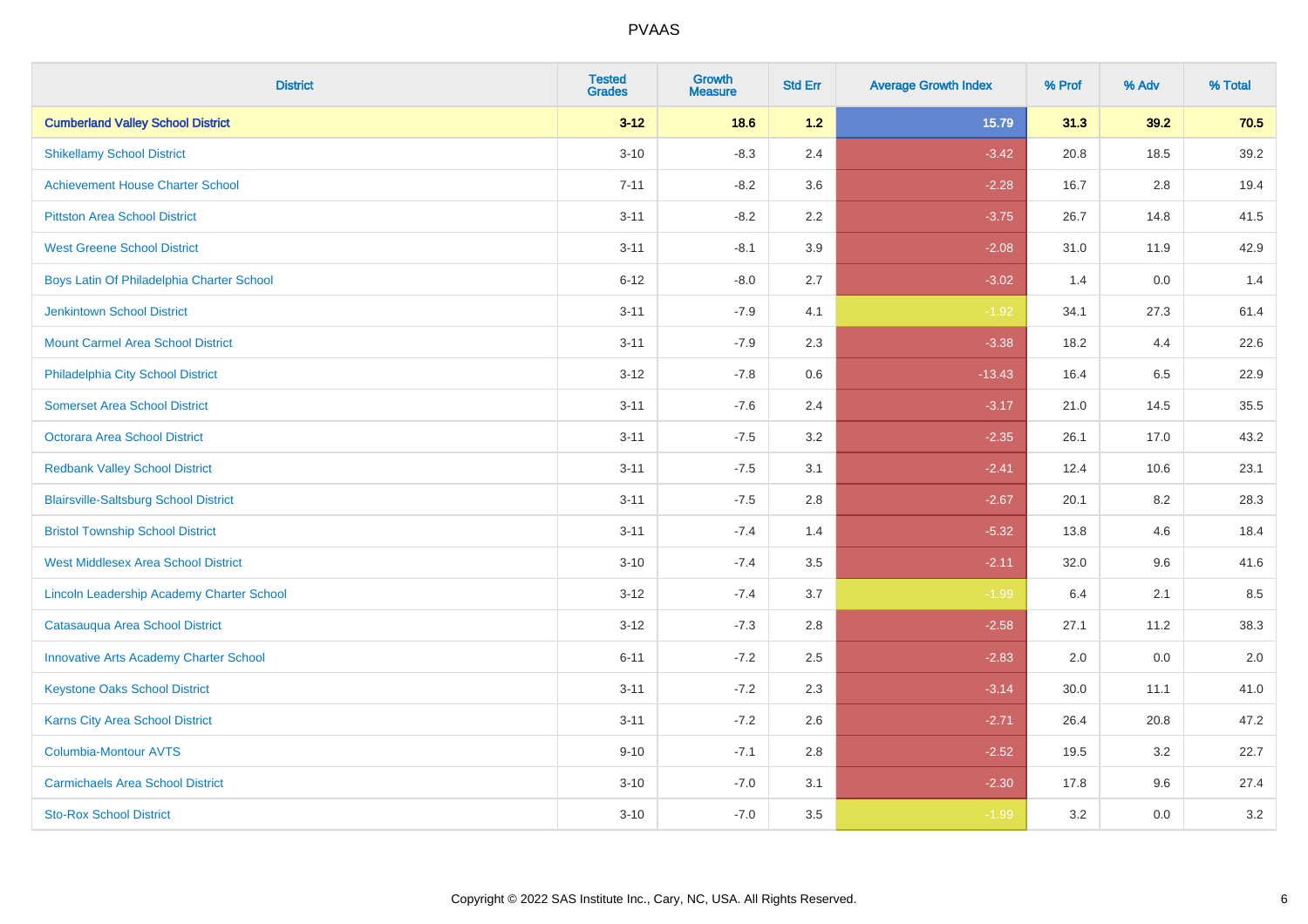| <b>District</b>                                        | <b>Tested</b><br><b>Grades</b> | <b>Growth</b><br><b>Measure</b> | <b>Std Err</b> | <b>Average Growth Index</b> | % Prof | % Adv | % Total |
|--------------------------------------------------------|--------------------------------|---------------------------------|----------------|-----------------------------|--------|-------|---------|
| <b>Cumberland Valley School District</b>               | $3 - 12$                       | 18.6                            | $1.2$          | 15.79                       | 31.3   | 39.2  | 70.5    |
| <b>Berwick Area School District</b>                    | $3 - 11$                       | $-6.9$                          | 2.4            | $-2.84$                     | 22.3   | 11.5  | 33.8    |
| <b>Richland School District</b>                        | $3 - 11$                       | $-6.9$                          | 2.6            | $-2.63$                     | 40.1   | 20.9  | 61.0    |
| <b>Greensburg Salem School District</b>                | $3 - 11$                       | $-6.9$                          | 2.2            | $-3.06$                     | 30.3   | 13.3  | 43.6    |
| <b>Corry Area School District</b>                      | $3 - 11$                       | $-6.8$                          | 2.3            | $-3.01$                     | 24.0   | 8.8   | 32.8    |
| <b>Greater Nanticoke Area School District</b>          | $3 - 12$                       | $-6.8$                          | 2.6            | $-2.58$                     | 15.2   | 8.9   | 24.1    |
| <b>Millersburg Area School District</b>                | $3 - 11$                       | $-6.6$                          | 3.4            | $-1.92$                     | 24.1   | 10.3  | 34.5    |
| <b>Sharon City School District</b>                     | $3 - 11$                       | $-6.5$                          | 2.3            | $-2.79$                     | 13.1   | 5.0   | 18.1    |
| <b>Keystone Education Center Charter School</b>        | $3 - 12$                       | $-6.5$                          | 5.1            | $-1.28$                     | 0.0    | 0.0   | 0.0     |
| <b>Union Area School District</b>                      | $3 - 11$                       | $-6.5$                          | 3.8            | $-1.70$                     | 30.6   | 12.2  | 42.9    |
| Perseus House Charter School Of Excellence             | $6 - 11$                       | $-6.4$                          | 2.6            | $-2.50$                     | 0.9    | 0.0   | 0.9     |
| <b>East Allegheny School District</b>                  | $3 - 11$                       | $-6.4$                          | 3.0            | $-2.11$                     | 21.0   | 7.4   | 28.4    |
| <b>Conemaugh Valley School District</b>                | $3 - 12$                       | $-6.3$                          | 4.1            | $-1.54$                     | 23.7   | 5.1   | 28.8    |
| <b>Wellsboro Area School District</b>                  | $3 - 11$                       | $-6.3$                          | 3.0            | $-2.08$                     | 24.4   | 13.4  | 37.8    |
| <b>Freedom Area School District</b>                    | $3 - 11$                       | $-6.3$                          | 3.1            | $-2.04$                     | 22.9   | 8.4   | 31.3    |
| <b>Riverside School District</b>                       | $3 - 11$                       | $-6.2$                          | 2.7            | $-2.33$                     | 20.8   | 17.0  | 37.7    |
| <b>Environmental Charter School At Frick Park</b>      | $3-9$                          | $-6.2$                          | 3.7            | $-1.67$                     | 25.9   | 3.4   | 29.3    |
| <b>Avonworth School District</b>                       | $3 - 10$                       | $-6.2$                          | 2.3            | $-2.68$                     | 35.9   | 14.1  | 50.0    |
| <b>Eastern York School District</b>                    | $3 - 11$                       | $-6.2$                          | 2.3            | $-2.70$                     | 27.8   | 18.5  | 46.4    |
| <b>Chester Charter Scholars Academy Charter School</b> | $3 - 12$                       | $-6.2$                          | 3.3            | $-1.88$                     | 2.2    | 0.0   | 2.2     |
| <b>Yough School District</b>                           | $3 - 10$                       | $-6.2$                          | 2.7            | $-2.27$                     | 28.9   | 8.8   | 37.7    |
| <b>Cambria Heights School District</b>                 | $3 - 10$                       | $-6.2$                          | 2.9            | $-2.11$                     | 25.0   | 13.0  | 38.0    |
| <b>Ridgway Area School District</b>                    | $3 - 11$                       | $-6.1$                          | 4.0            | $-1.53$                     | 42.2   | 15.6  | 57.8    |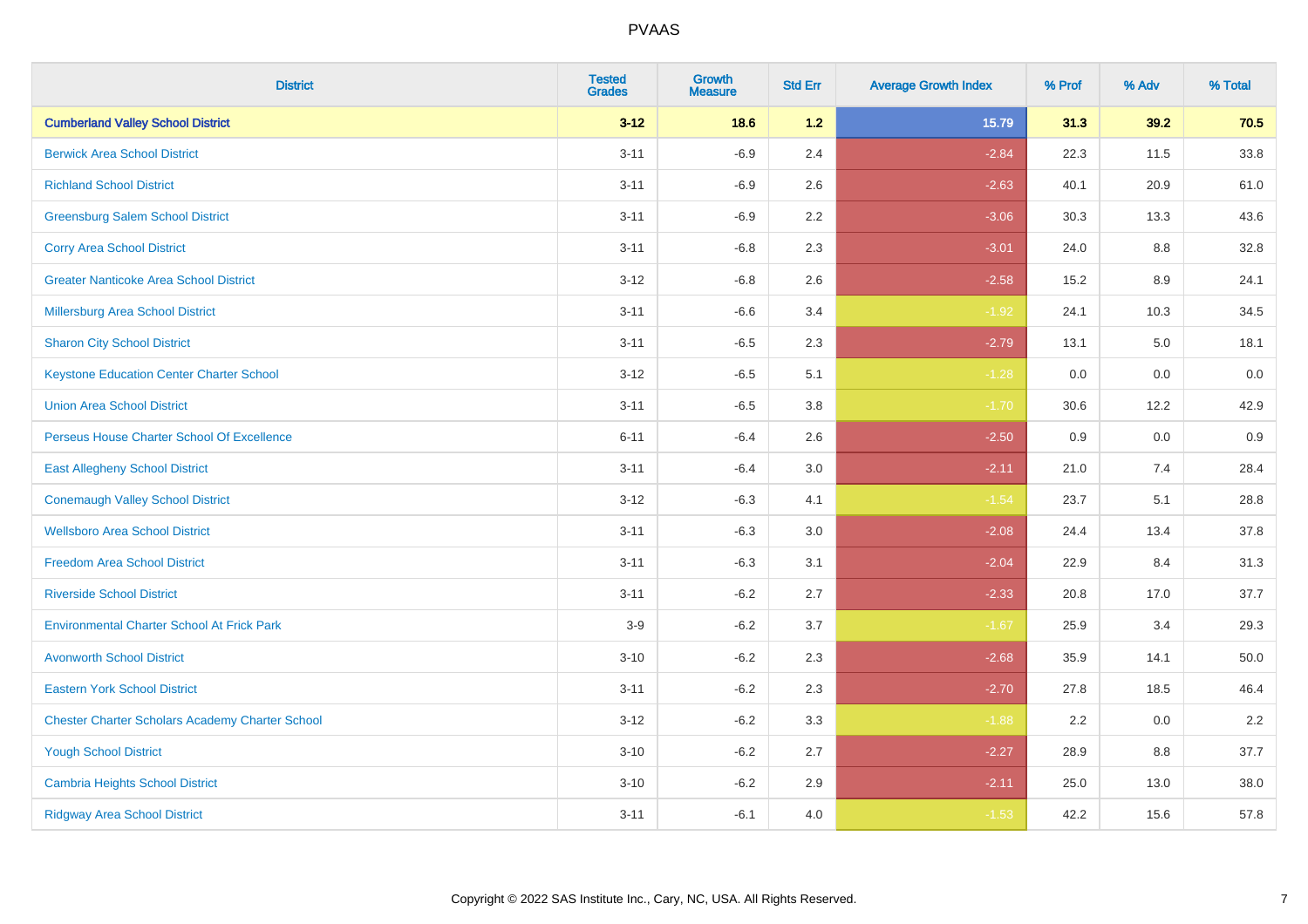| <b>District</b>                                 | <b>Tested</b><br><b>Grades</b> | <b>Growth</b><br><b>Measure</b> | <b>Std Err</b> | <b>Average Growth Index</b> | % Prof | % Adv   | % Total |
|-------------------------------------------------|--------------------------------|---------------------------------|----------------|-----------------------------|--------|---------|---------|
| <b>Cumberland Valley School District</b>        | $3 - 12$                       | 18.6                            | 1.2            | 15.79                       | 31.3   | 39.2    | 70.5    |
| <b>Montour School District</b>                  | $3 - 11$                       | $-6.1$                          | 2.1            | $-2.95$                     | 31.8   | 23.6    | 55.3    |
| <b>Elk Lake School District</b>                 | $3 - 11$                       | $-6.1$                          | 2.9            | $-2.12$                     | 26.3   | 11.6    | 37.9    |
| Mifflinburg Area School District                | $3 - 11$                       | $-6.0$                          | 2.1            | $-2.87$                     | 32.7   | 13.3    | 46.0    |
| <b>Gettysburg Area School District</b>          | $3 - 11$                       | $-6.0$                          | 2.0            | $-3.02$                     | 28.8   | 19.6    | 48.5    |
| <b>Westinghouse Arts Academy Charter School</b> | $9 - 10$                       | $-6.0$                          | 3.3            | $-1.81$                     | 20.2   | 8.9     | 29.1    |
| Southern Huntingdon County School District      | $3 - 11$                       | $-5.9$                          | 3.4            | $-1.76$                     | 32.8   | 4.9     | 37.7    |
| Lehigh Valley Academy Regional Charter School   | $3 - 11$                       | $-5.9$                          | 3.0            | $-1.98$                     | 20.0   | 7.7     | 27.7    |
| <b>Susquenita School District</b>               | $3 - 11$                       | $-5.9$                          | 2.6            | $-2.28$                     | 30.6   | 13.9    | 44.4    |
| <b>Bristol Borough School District</b>          | $3 - 12$                       | $-5.9$                          | 2.9            | $-2.00$                     | 27.8   | 3.3     | 31.1    |
| New Kensington-Arnold School District           | $3 - 11$                       | $-5.8$                          | 3.2            | $-1.80$                     | 10.8   | 1.2     | 12.0    |
| <b>Montgomery Area School District</b>          | $3 - 11$                       | $-5.8$                          | 3.2            | $-1.83$                     | 25.0   | 11.5    | 36.5    |
| <b>Weatherly Area School District</b>           | $3 - 11$                       | $-5.8$                          | $4.0\,$        | $-1.44$                     | 32.1   | $8.9\,$ | 41.1    |
| <b>Rochester Area School District</b>           | $3 - 11$                       | $-5.7$                          | 3.9            | $-1.45$                     | 14.9   | 2.1     | 17.0    |
| Selinsgrove Area School District                | $3 - 12$                       | $-5.7$                          | 2.1            | $-2.74$                     | 25.4   | 13.9    | 39.2    |
| <b>Harmony Area School District</b>             | $3 - 10$                       | $-5.7$                          | $5.0\,$        | $-1.13$                     | 33.3   | $0.0\,$ | 33.3    |
| Mechanicsburg Area School District              | $3 - 11$                       | $-5.7$                          | 1.6            | $-3.48$                     | 35.1   | 16.0    | 51.2    |
| Renaissance Academy Charter School              | $3 - 11$                       | $-5.6$                          | 3.1            | $-1.79$                     | 28.4   | 18.5    | 46.9    |
| <b>City CHS</b>                                 | $10 - 11$                      | $-5.6$                          | 2.4            | $-2.34$                     | 15.9   | 1.5     | 17.4    |
| <b>Millville Area School District</b>           | $3 - 12$                       | $-5.6$                          | 4.4            | $-1.26$                     | 31.4   | 11.4    | 42.9    |
| <b>Chambersburg Area School District</b>        | $3 - 11$                       | $-5.6$                          | 1.3            | $-4.42$                     | 24.2   | 15.2    | 39.4    |
| <b>Wyoming Valley West School District</b>      | $3 - 11$                       | $-5.5$                          | 2.3            | $-2.38$                     | 22.2   | 9.2     | 31.4    |
| <b>Elizabeth Forward School District</b>        | $3 - 11$                       | $-5.5$                          | 2.5            | $-2.25$                     | 32.2   | 12.8    | 45.0    |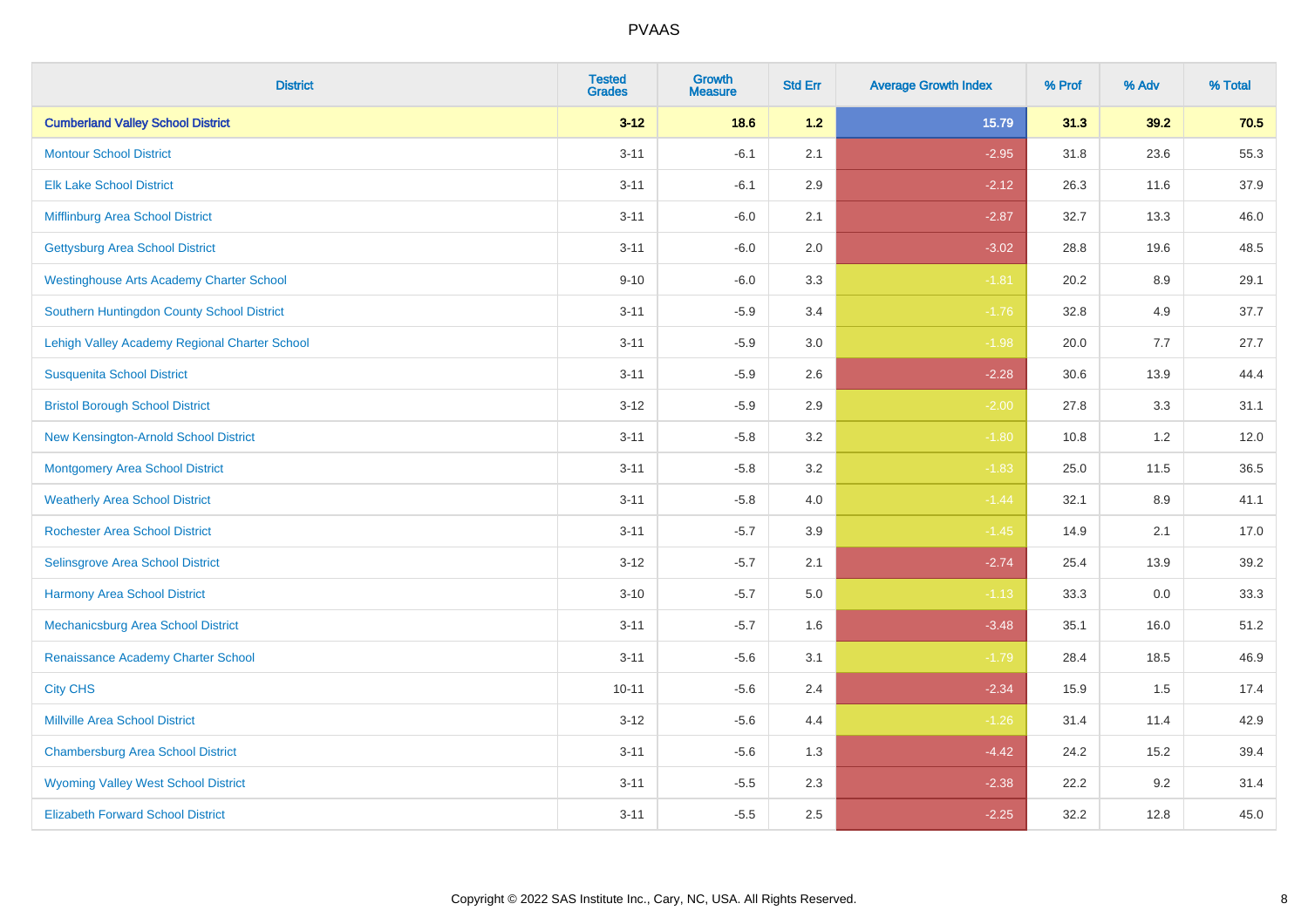| <b>District</b>                                                       | <b>Tested</b><br><b>Grades</b> | <b>Growth</b><br><b>Measure</b> | <b>Std Err</b> | <b>Average Growth Index</b> | % Prof | % Adv | % Total |
|-----------------------------------------------------------------------|--------------------------------|---------------------------------|----------------|-----------------------------|--------|-------|---------|
| <b>Cumberland Valley School District</b>                              | $3 - 12$                       | 18.6                            | $1.2$          | 15.79                       | 31.3   | 39.2  | 70.5    |
| <b>Wyoming Area School District</b>                                   | $3 - 10$                       | $-5.5$                          | 2.5            | $-2.21$                     | 32.0   | 9.6   | 41.6    |
| <b>Baldwin-Whitehall School District</b>                              | $3 - 11$                       | $-5.5$                          | 1.9            | $-2.93$                     | 32.0   | 14.7  | 46.7    |
| <b>Riverside Beaver County School District</b>                        | $3 - 11$                       | $-5.5$                          | 2.7            | $-2.03$                     | 35.8   | 23.2  | 59.0    |
| <b>Cornell School District</b>                                        | $3 - 11$                       | $-5.5$                          | 4.6            | $-1.20$                     | 11.3   | 3.2   | 14.5    |
| <b>Pottsgrove School District</b>                                     | $3 - 11$                       | $-5.5$                          | 2.0            | $-2.78$                     | 28.6   | 10.3  | 38.8    |
| <b>Mount Pleasant Area School District</b>                            | $3 - 11$                       | $-5.4$                          | 2.3            | $-2.37$                     | 33.3   | 8.7   | 42.0    |
| <b>North East School District</b>                                     | $3 - 11$                       | $-5.3$                          | 2.7            | $-1.97$                     | 31.7   | 24.8  | 56.4    |
| <b>Wissahickon School District</b>                                    | $3 - 10$                       | $-5.3$                          | 1.7            | $-3.14$                     | 27.5   | 29.0  | 56.6    |
| <b>Steelton-Highspire School District</b>                             | $3 - 11$                       | $-5.3$                          | 3.2            | $-1.65$                     | 13.9   | 0.0   | 13.9    |
| <b>Connellsville Area School District</b>                             | $3 - 11$                       | $-5.3$                          | 2.0            | $-2.67$                     | 24.2   | 5.0   | 29.1    |
| Schuylkill Haven Area School District                                 | $3 - 11$                       | $-5.3$                          | 2.7            | $-1.96$                     | 22.2   | 11.6  | 33.8    |
| <b>Central Dauphin School District</b>                                | $3 - 11$                       | $-5.2$                          | 1.2            | $-4.24$                     | 29.3   | 8.7   | 38.0    |
| <b>Carlisle Area School District</b>                                  | $3 - 11$                       | $-5.2$                          | 1.7            | $-2.99$                     | 28.0   | 19.3  | 47.3    |
| <b>Moshannon Valley School District</b>                               | $3 - 10$                       | $-5.1$                          | 4.6            | $-1.12$                     | 25.0   | 12.5  | 37.5    |
| <b>Southern Fulton School District</b>                                | $3 - 11$                       | $-5.1$                          | 4.0            | $-1.29$                     | 21.7   | 13.0  | 34.8    |
| Preparatory Charter School Of Mathematics, Science, Tech, And Careers | $9 - 10$                       | $-5.1$                          | 2.5            | $-2.03$                     | 6.3    | 1.4   | 7.7     |
| <b>Propel Charter School-Homestead</b>                                | $3 - 11$                       | $-5.0$                          | 3.9            | $-1.27$                     | 7.3    | 0.0   | 7.3     |
| <b>Northeast Bradford School District</b>                             | $3 - 10$                       | $-5.0$                          | 3.7            | $-1.35$                     | 30.6   | 4.8   | 35.5    |
| <b>Canon-Mcmillan School District</b>                                 | $3 - 11$                       | $-5.0$                          | 1.5            | $-3.25$                     | 30.8   | 28.5  | 59.3    |
| <b>Titusville Area School District</b>                                | $3 - 11$                       | $-5.0$                          | 2.5            | $-1.98$                     | 26.5   | 6.8   | 33.3    |
| <b>Cameron County School District</b>                                 | $3 - 12$                       | $-5.0$                          | 4.4            | $-1.12$                     | 34.9   | 4.8   | 39.7    |
| <b>Pottsville Area School District</b>                                | $3 - 12$                       | $-4.9$                          | 2.1            | $-2.36$                     | 21.8   | 7.9   | 29.6    |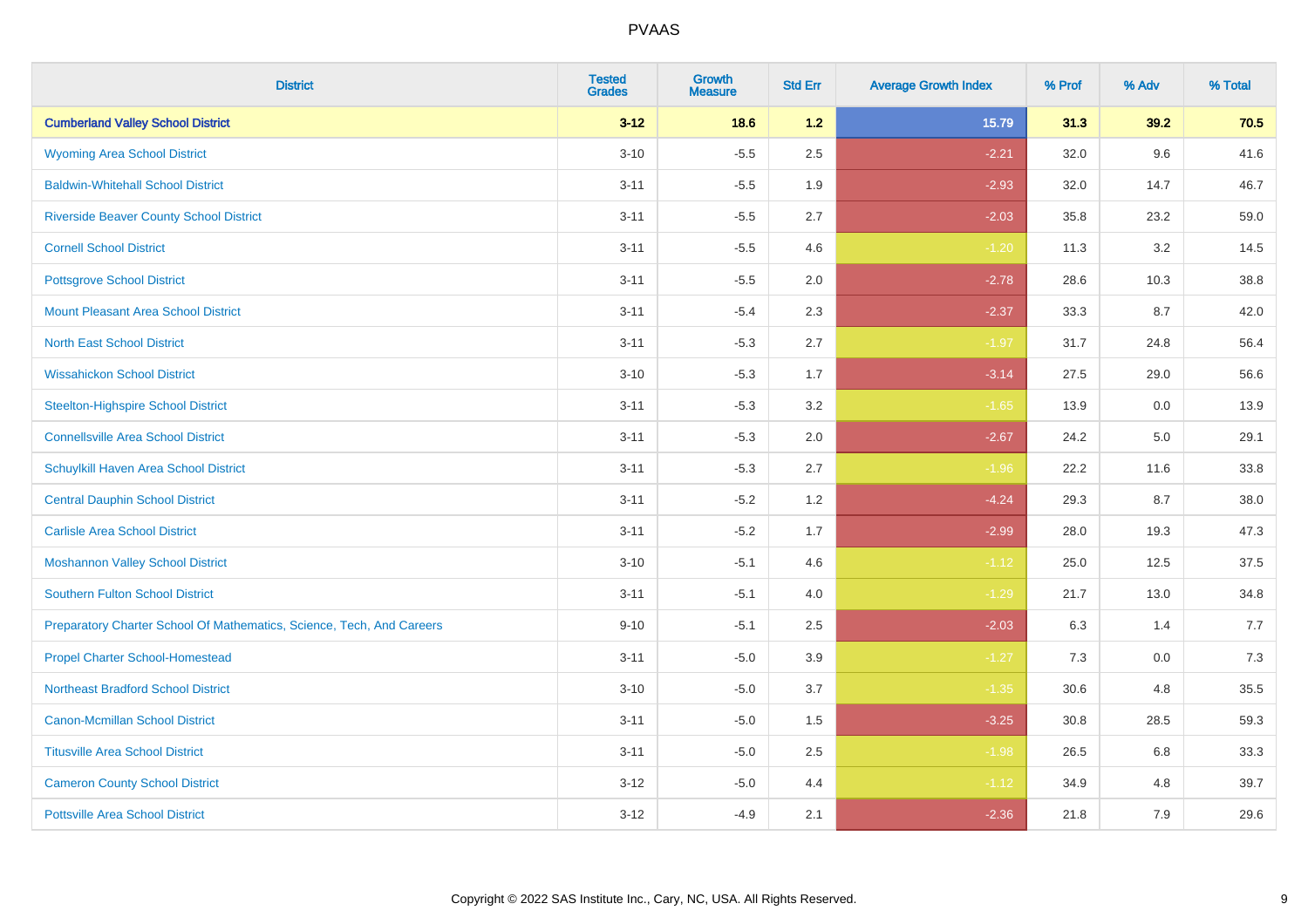| <b>District</b>                              | <b>Tested</b><br><b>Grades</b> | <b>Growth</b><br><b>Measure</b> | <b>Std Err</b> | <b>Average Growth Index</b> | % Prof | % Adv | % Total |
|----------------------------------------------|--------------------------------|---------------------------------|----------------|-----------------------------|--------|-------|---------|
| <b>Cumberland Valley School District</b>     | $3 - 12$                       | 18.6                            | $1.2$          | 15.79                       | 31.3   | 39.2  | 70.5    |
| East Stroudsburg Area School District        | $3 - 11$                       | $-4.9$                          | 1.4            | $-3.38$                     | 22.7   | 12.5  | 35.2    |
| North Schuylkill School District             | $3 - 11$                       | $-4.7$                          | 2.2            | $-2.16$                     | 20.2   | 11.7  | 31.9    |
| <b>Troy Area School District</b>             | $3 - 10$                       | $-4.7$                          | 3.2            | $-1.46$                     | 22.8   | 16.5  | 39.2    |
| <b>Shenandoah Valley School District</b>     | $3 - 11$                       | $-4.5$                          | 3.5            | $-1.29$                     | 14.3   | 0.0   | 14.3    |
| <b>Susquehanna Community School District</b> | $3 - 11$                       | $-4.5$                          | 3.8            | $-1.19$                     | 31.9   | 8.8   | 40.7    |
| Penn Cambria School District                 | $3 - 11$                       | $-4.5$                          | 2.4            | $-1.86$                     | 27.3   | 15.8  | 43.2    |
| <b>Erie City School District</b>             | $3 - 12$                       | $-4.5$                          | 1.4            | $-3.09$                     | 13.4   | 6.7   | 20.1    |
| <b>Bethlehem Area School District</b>        | $3 - 11$                       | $-4.5$                          | 1.1            | $-3.91$                     | 20.4   | 11.3  | 31.7    |
| <b>Bethel Park School District</b>           | $3 - 11$                       | $-4.4$                          | 1.7            | $-2.62$                     | 40.1   | 27.3  | 67.4    |
| <b>Governor Mifflin School District</b>      | $3 - 11$                       | $-4.4$                          | 1.6            | $-2.69$                     | 30.3   | 7.7   | 38.0    |
| Pocono Mountain School District              | $3 - 12$                       | $-4.3$                          | 1.8            | $-2.43$                     | 35.5   | 17.1  | 52.6    |
| <b>Quakertown Community School District</b>  | $3 - 12$                       | $-4.3$                          | $1.5\,$        | $-2.79$                     | 33.8   | 20.1  | 53.8    |
| <b>Charleroi School District</b>             | $3 - 11$                       | $-4.3$                          | 2.7            | $-1.55$                     | 22.2   | 15.9  | 38.1    |
| <b>Woodland Hills School District</b>        | $3 - 12$                       | $-4.2$                          | 2.5            | $-1.66$                     | 10.1   | 1.4   | 11.5    |
| Urban Pathways 6-12 Charter School           | $6 - 11$                       | $-4.1$                          | 5.7            | $-0.72$                     | 0.0    | 0.0   | 0.0     |
| Southern Lehigh School District              | $3 - 11$                       | $-4.1$                          | 2.1            | $-1.94$                     | 39.3   | 28.0  | 67.2    |
| <b>Kiski Area School District</b>            | $3 - 11$                       | $-4.0$                          | 2.0            | $-1.99$                     | 23.1   | 18.2  | 41.3    |
| <b>Towanda Area School District</b>          | $3 - 11$                       | $-4.0$                          | 2.6            | $-1.52$                     | 24.8   | 9.9   | 34.8    |
| <b>Valley Grove School District</b>          | $3 - 10$                       | $-4.0$                          | 5.5            | $-0.72$                     | 68.4   | 15.8  | 84.2    |
| <b>Springfield Township School District</b>  | $3 - 11$                       | $-3.9$                          | 3.1            | $-1.27$                     | 37.2   | 30.8  | 68.1    |
| <b>Monessen City School District</b>         | $3 - 10$                       | $-3.9$                          | 5.6            | $-0.69$                     | 21.0   | 10.5  | 31.6    |
| <b>Dauphin County Technical School</b>       | $9 - 11$                       | $-3.9$                          | 2.3            | $-1.67$                     | 18.3   | 11.1  | 29.3    |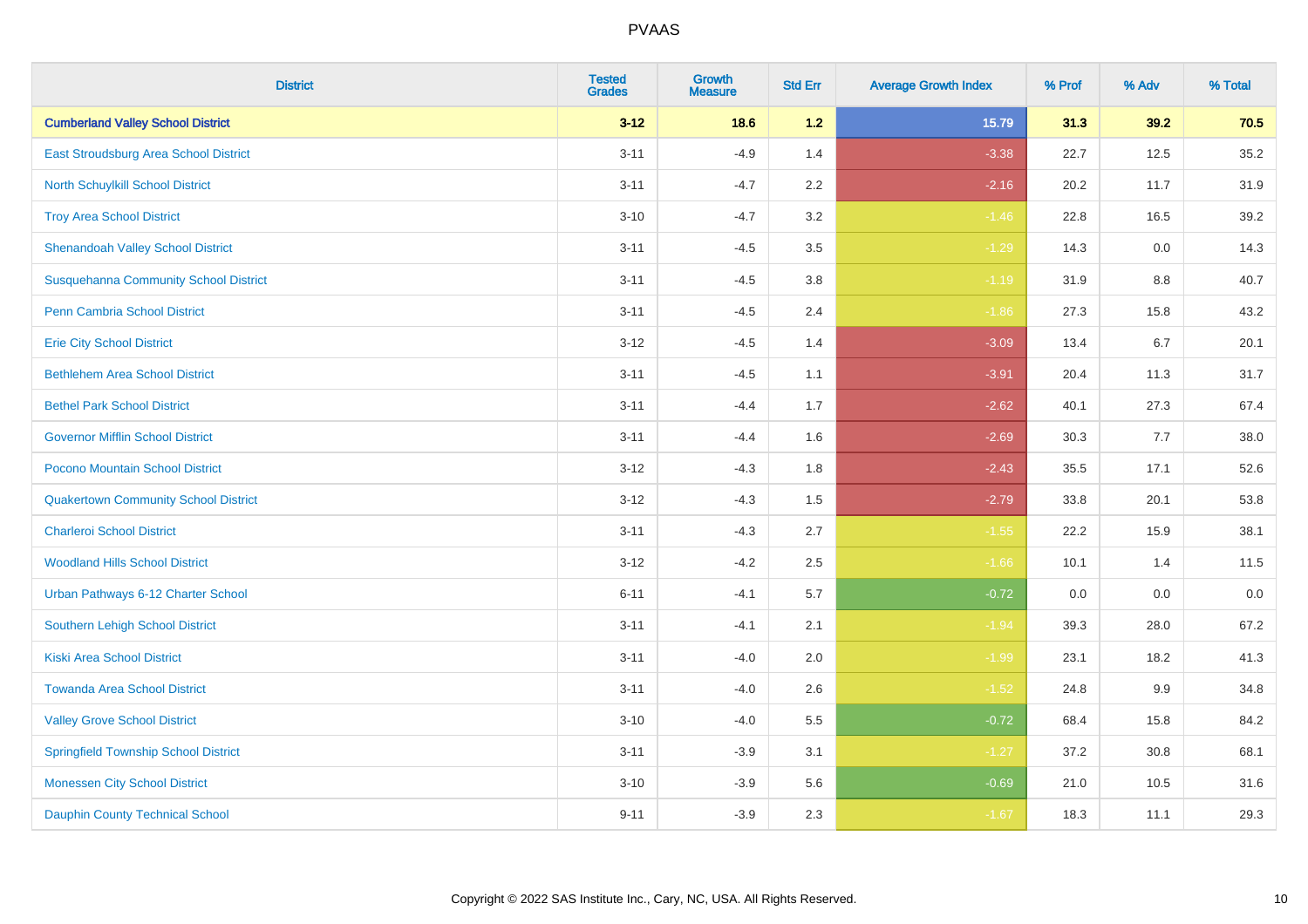| <b>District</b>                                         | <b>Tested</b><br><b>Grades</b> | <b>Growth</b><br><b>Measure</b> | <b>Std Err</b> | <b>Average Growth Index</b> | % Prof | % Adv   | % Total |
|---------------------------------------------------------|--------------------------------|---------------------------------|----------------|-----------------------------|--------|---------|---------|
| <b>Cumberland Valley School District</b>                | $3 - 12$                       | 18.6                            | $1.2$          | 15.79                       | 31.3   | 39.2    | 70.5    |
| <b>Slippery Rock Area School District</b>               | $3 - 11$                       | $-3.8$                          | 2.5            | $-1.56$                     | 30.8   | 21.9    | 52.7    |
| <b>Universal Audenried Charter School</b>               | $9 - 11$                       | $-3.8$                          | 2.5            | $-1.53$                     | 3.0    | 0.5     | 3.5     |
| <b>Laurel Highlands School District</b>                 | $3 - 11$                       | $-3.8$                          | 2.3            | $-1.63$                     | 20.9   | 14.6    | 35.4    |
| <b>Franklin Area School District</b>                    | $3 - 11$                       | $-3.7$                          | 2.6            | $-1.43$                     | 30.5   | 5.9     | 36.4    |
| <b>Parkland School District</b>                         | $3 - 11$                       | $-3.7$                          | 1.2            | $-3.17$                     | 31.4   | 30.6    | 62.0    |
| <b>Chester-Upland School District</b>                   | $3 - 11$                       | $-3.6$                          | 2.6            | $-1.38$                     | 1.6    | $0.0\,$ | 1.6     |
| <b>Sugar Valley Rural Charter School</b>                | $3 - 11$                       | $-3.6$                          | 3.7            | $-0.98$                     | 10.3   | 0.0     | 10.3    |
| <b>Owen J Roberts School District</b>                   | $3 - 11$                       | $-3.5$                          | 1.5            | $-2.27$                     | 36.8   | 24.4    | 61.2    |
| <b>Greater Johnstown School District</b>                | $3 - 11$                       | $-3.5$                          | 2.4            | $-1.45$                     | 10.3   | 1.3     | 11.5    |
| Middletown Area School District                         | $3 - 11$                       | $-3.4$                          | 2.4            | $-1.44$                     | 34.3   | 15.2    | 49.4    |
| <b>Propel Charter School-Montour</b>                    | $3 - 10$                       | $-3.4$                          | 3.6            | $-0.93$                     | 7.7    | 0.0     | 7.7     |
| <b>Mahanoy Area School District</b>                     | $3 - 10$                       | $-3.4$                          | 3.1            | $-1.07$                     | 21.4   | $8.6\,$ | 30.0    |
| <b>Crestwood School District</b>                        | $3 - 11$                       | $-3.4$                          | 2.2            | $-1.52$                     | 33.1   | 21.7    | 54.9    |
| Center For Student Learning Charter School At Pennsbury | $6 - 12$                       | $-3.3$                          | 6.0            | $-0.55$                     | 23.1   | 0.0     | 23.1    |
| <b>Roberto Clemente Charter School</b>                  | $3 - 12$                       | $-3.3$                          | 4.1            | $-0.79$                     | 22.7   | 4.6     | 27.3    |
| <b>Pleasant Valley School District</b>                  | $3 - 11$                       | $-3.3$                          | 1.8            | $-1.80$                     | 28.5   | 10.4    | 39.0    |
| <b>Twin Valley School District</b>                      | $3 - 12$                       | $-3.2$                          | 1.9            | $-1.68$                     | 38.8   | 19.8    | 58.6    |
| <b>Northwest Area School District</b>                   | $3 - 10$                       | $-3.2$                          | 3.3            | $-0.97$                     | 30.4   | 13.0    | 43.5    |
| <b>Susq-Cyber Charter School</b>                        | $9 - 11$                       | $-3.2$                          | 5.8            | $-0.54$                     | 23.8   | 4.8     | 28.6    |
| <b>Oxford Area School District</b>                      | $3 - 11$                       | $-3.1$                          | 1.8            | $-1.77$                     | 27.5   | 14.5    | 42.0    |
| <b>Reynolds School District</b>                         | $3 - 10$                       | $-3.0$                          | 3.5            | $-0.87$                     | 27.3   | 9.1     | 36.4    |
| <b>KIPP Dubois Charter School</b>                       | $9 - 10$                       | $-3.0$                          | 3.1            | $-0.95$                     | 10.0   | 0.0     | 10.0    |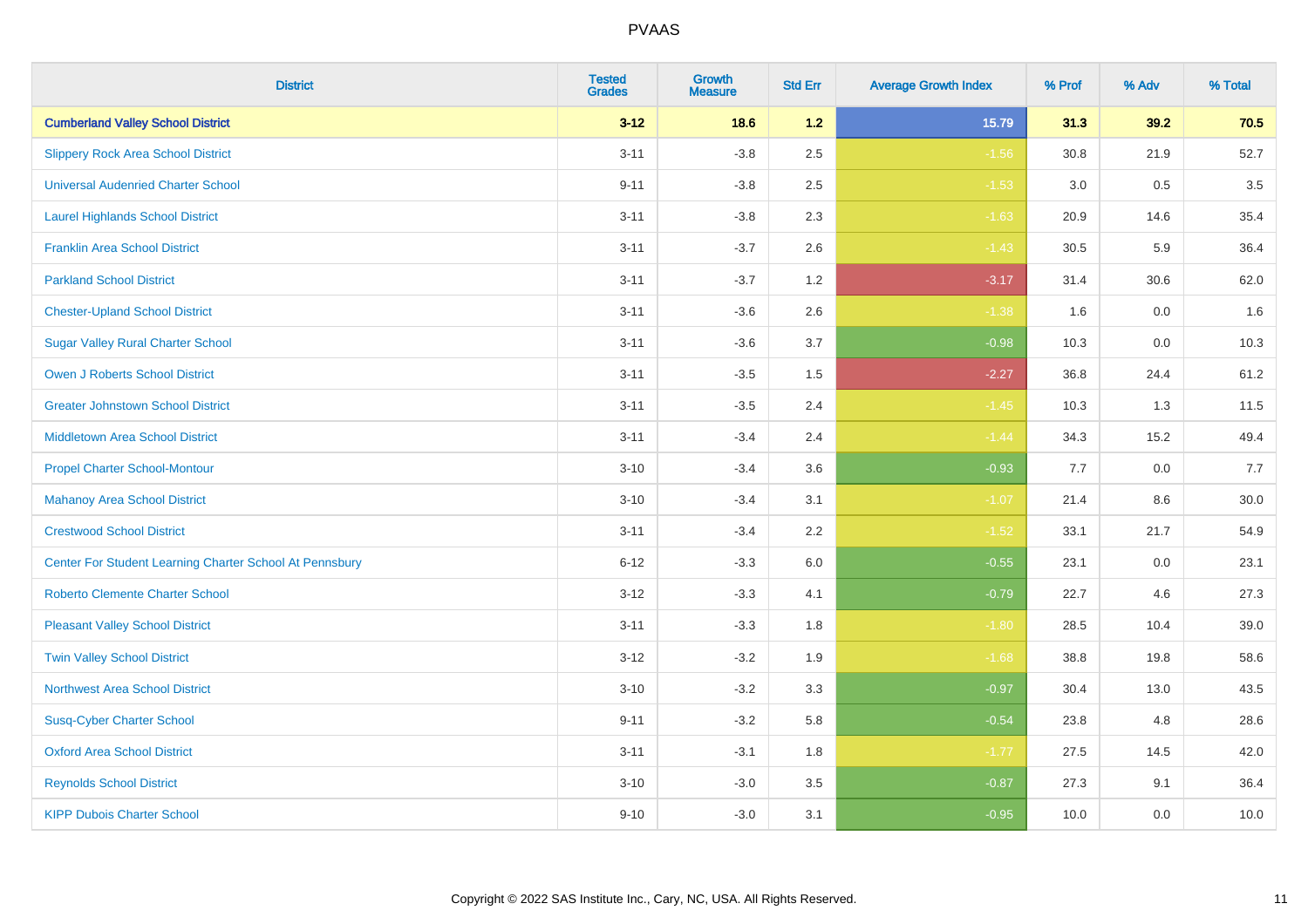| <b>District</b>                             | <b>Tested</b><br><b>Grades</b> | <b>Growth</b><br><b>Measure</b> | <b>Std Err</b> | <b>Average Growth Index</b> | % Prof | % Adv | % Total |
|---------------------------------------------|--------------------------------|---------------------------------|----------------|-----------------------------|--------|-------|---------|
| <b>Cumberland Valley School District</b>    | $3 - 12$                       | 18.6                            | 1.2            | 15.79                       | 31.3   | 39.2  | 70.5    |
| <b>Northgate School District</b>            | $3 - 11$                       | $-3.0$                          | 3.4            | $-0.85$                     | 35.6   | 6.8   | 42.4    |
| <b>Beaver Area School District</b>          | $3 - 10$                       | $-3.0$                          | 2.5            | $-1.16$                     | 25.8   | 27.8  | 53.6    |
| <b>Minersville Area School District</b>     | $3 - 11$                       | $-2.9$                          | 3.4            | $-0.86$                     | 27.4   | 9.7   | 37.1    |
| <b>Boyertown Area School District</b>       | $3 - 11$                       | $-2.9$                          | 1.4            | $-2.06$                     | 30.8   | 22.6  | 53.4    |
| <b>Bucks County Technical High School</b>   | $9 - 10$                       | $-2.9$                          | 2.2            | $-1.29$                     | 27.7   | 10.4  | 38.2    |
| <b>Rose Tree Media School District</b>      | $3 - 10$                       | $-2.8$                          | 2.1            | $-1.33$                     | 35.2   | 29.6  | 64.8    |
| <b>Carbondale Area School District</b>      | $3 - 10$                       | $-2.8$                          | 3.2            | $-0.87$                     | 27.5   | 2.9   | 30.4    |
| <b>Uniontown Area School District</b>       | $3 - 11$                       | $-2.8$                          | 3.1            | $-0.91$                     | 31.7   | 7.3   | 39.0    |
| <b>Dubois Area School District</b>          | $3 - 11$                       | $-2.8$                          | 2.0            | $-1.37$                     | 35.5   | 19.0  | 54.6    |
| <b>Tri-Valley School District</b>           | $3 - 10$                       | $-2.7$                          | 3.9            | $-0.69$                     | 31.0   | 9.5   | 40.5    |
| Hatboro-Horsham School District             | $3 - 11$                       | $-2.7$                          | 1.6            | $-1.65$                     | 27.9   | 17.9  | 45.8    |
| Hollidaysburg Area School District          | $3 - 11$                       | $-2.7$                          | 1.6            | $-1.64$                     | 32.6   | 15.2  | 47.8    |
| <b>Shamokin Area School District</b>        | $3 - 11$                       | $-2.6$                          | 2.5            | $-1.06$                     | 19.6   | 9.8   | 29.3    |
| <b>Nazareth Area School District</b>        | $3 - 11$                       | $-2.5$                          | 1.7            | $-1.53$                     | 29.2   | 24.6  | 53.8    |
| <b>Mount Union Area School District</b>     | $3 - 10$                       | $-2.5$                          | 2.8            | $-0.89$                     | 19.8   | 5.8   | 25.6    |
| Northwestern Lehigh School District         | $3 - 11$                       | $-2.4$                          | 2.1            | $-1.14$                     | 41.7   | 17.9  | 59.5    |
| <b>Wyomissing Area School District</b>      | $3-12$                         | $-2.4$                          | 2.6            | $-0.92$                     | 25.6   | 28.1  | 53.7    |
| <b>Southeastern Greene School District</b>  | $3 - 10$                       | $-2.3$                          | 4.4            | $-0.53$                     | 29.0   | 9.7   | 38.7    |
| <b>York Academy Regional Charter School</b> | $3 - 11$                       | $-2.3$                          | 4.4            | $-0.52$                     | 23.5   | 2.0   | 25.5    |
| <b>Conneaut School District</b>             | $3 - 12$                       | $-2.3$                          | 2.6            | $-0.91$                     | 27.4   | 9.7   | 37.1    |
| Mastery Charter School - Shoemaker Campus   | $7 - 10$                       | $-2.3$                          | 2.8            | $-0.81$                     | 10.1   | 3.7   | 13.8    |
| Northern Bedford County School District     | $3 - 11$                       | $-2.3$                          | 3.3            | $-0.69$                     | 26.2   | 16.9  | 43.1    |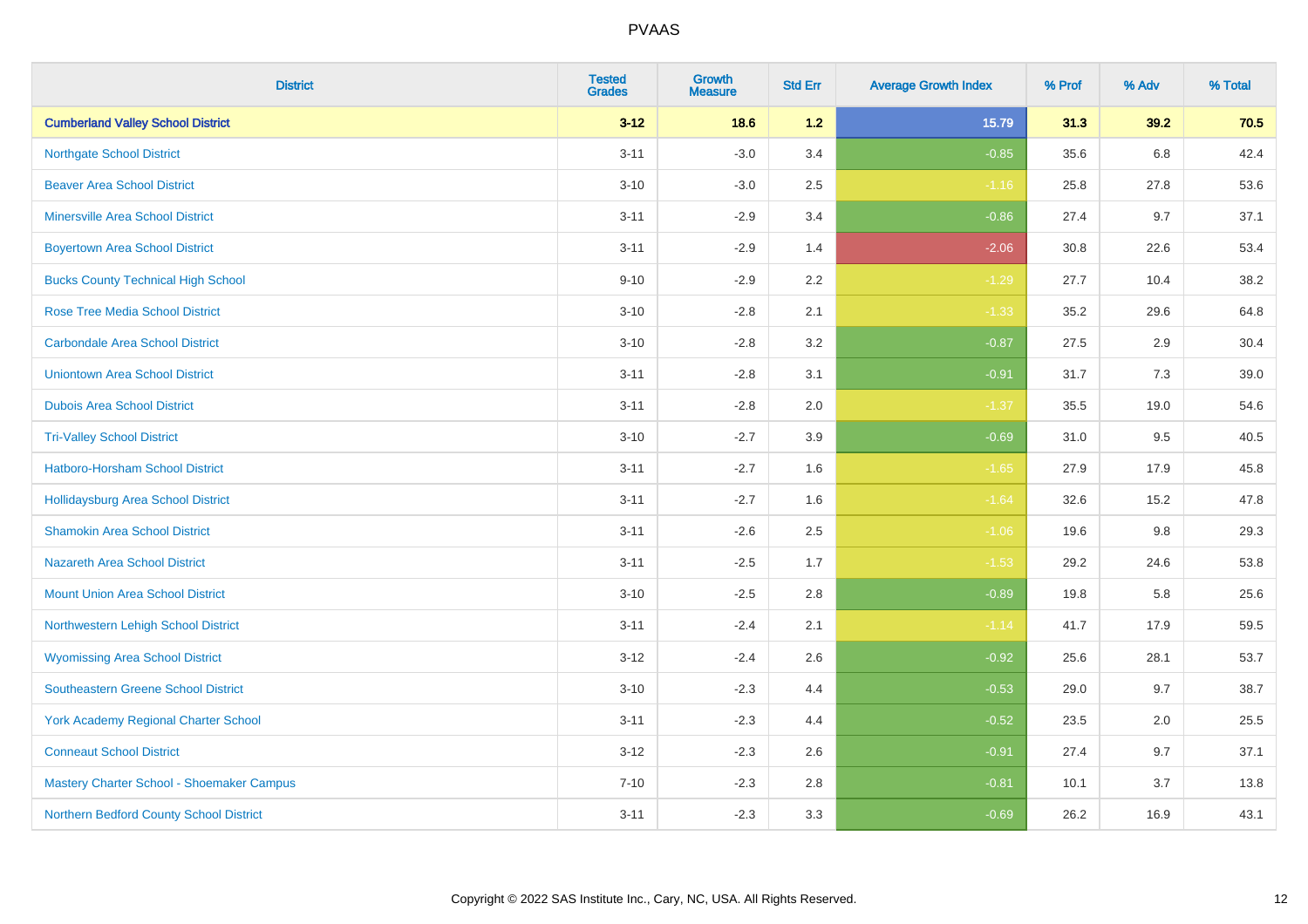| <b>District</b>                                   | <b>Tested</b><br><b>Grades</b> | <b>Growth</b><br><b>Measure</b> | <b>Std Err</b> | <b>Average Growth Index</b> | % Prof | % Adv   | % Total |
|---------------------------------------------------|--------------------------------|---------------------------------|----------------|-----------------------------|--------|---------|---------|
| <b>Cumberland Valley School District</b>          | $3 - 12$                       | 18.6                            | $1.2$          | 15.79                       | 31.3   | 39.2    | 70.5    |
| <b>West Chester Area School District</b>          | $3 - 11$                       | $-2.1$                          | 1.2            | $-1.83$                     | 36.4   | 23.2    | 59.6    |
| <b>New Brighton Area School District</b>          | $3 - 11$                       | $-2.1$                          | 3.2            | $-0.65$                     | 31.5   | 11.1    | 42.6    |
| Propel Charter School - Braddock Hills            | $3 - 11$                       | $-2.1$                          | 3.3            | $-0.63$                     | 4.8    | 3.2     | 8.1     |
| <b>Shaler Area School District</b>                | $3 - 11$                       | $-2.1$                          | 1.8            | $-1.18$                     | 32.0   | 13.0    | 45.0    |
| <b>Carlynton School District</b>                  | $3 - 11$                       | $-2.0$                          | 3.2            | $-0.62$                     | 27.9   | 5.2     | 33.1    |
| <b>Penns Manor Area School District</b>           | $3 - 12$                       | $-1.9$                          | 3.5            | $-0.55$                     | 24.2   | $3.8\,$ | 28.0    |
| <b>Allegheny Valley School District</b>           | $3 - 11$                       | $-1.9$                          | 3.9            | $-0.48$                     | 31.8   | 11.4    | 43.2    |
| <b>Lakeview School District</b>                   | $3 - 11$                       | $-1.9$                          | 3.5            | $-0.53$                     | 41.5   | 12.3    | 53.8    |
| <b>Farrell Area School District</b>               | $3 - 11$                       | $-1.9$                          | 4.2            | $-0.44$                     | 9.3    | 11.6    | 20.9    |
| <b>Chichester School District</b>                 | $3 - 11$                       | $-1.8$                          | 4.2            | $-0.44$                     | 40.0   | 14.0    | 54.0    |
| <b>Bradford Area School District</b>              | $3 - 12$                       | $-1.8$                          | 2.3            | $-0.79$                     | 31.2   | 16.7    | 47.9    |
| <b>Forest Area School District</b>                | $3 - 11$                       | $-1.8$                          | 4.7            | $-0.37$                     | 18.9   | 15.1    | 34.0    |
| <b>Mastery Charter High School-Lenfest Campus</b> | $7 - 11$                       | $-1.8$                          | 5.8            | $-0.30$                     | 26.3   | 0.0     | 26.3    |
| <b>Albert Gallatin Area School District</b>       | $3 - 11$                       | $-1.7$                          | 2.3            | $-0.72$                     | 31.9   | 20.7    | 52.7    |
| <b>Clairton City School District</b>              | $3 - 11$                       | $-1.6$                          | $5.0\,$        | $-0.32$                     | 3.8    | 0.5     | 4.4     |
| <b>Burrell School District</b>                    | $3 - 11$                       | $-1.5$                          | 3.3            | $-0.44$                     | 27.8   | 17.7    | 45.6    |
| <b>Clearfield Area School District</b>            | $3 - 10$                       | $-1.3$                          | 3.7            | $-0.34$                     | 43.9   | 24.6    | 68.4    |
| <b>Highlands School District</b>                  | $3 - 11$                       | $-1.3$                          | 2.3            | $-0.55$                     | 32.6   | 10.5    | 43.0    |
| <b>Bangor Area School District</b>                | $3 - 12$                       | $-1.2$                          | 2.0            | $-0.60$                     | 25.8   | 12.7    | 38.5    |
| <b>Forest City Regional School District</b>       | $3 - 12$                       | $-1.2$                          | 3.6            | $-0.33$                     | 26.5   | 8.2     | 34.7    |
| <b>Lebanon School District</b>                    | $3 - 11$                       | $-1.2$                          | 1.9            | $-0.63$                     | 15.2   | 6.4     | 21.6    |
| <b>Claysburg-Kimmel School District</b>           | $3 - 11$                       | $-1.2$                          | 5.2            | $-0.22$                     | 5.0    | 0.0     | 5.0     |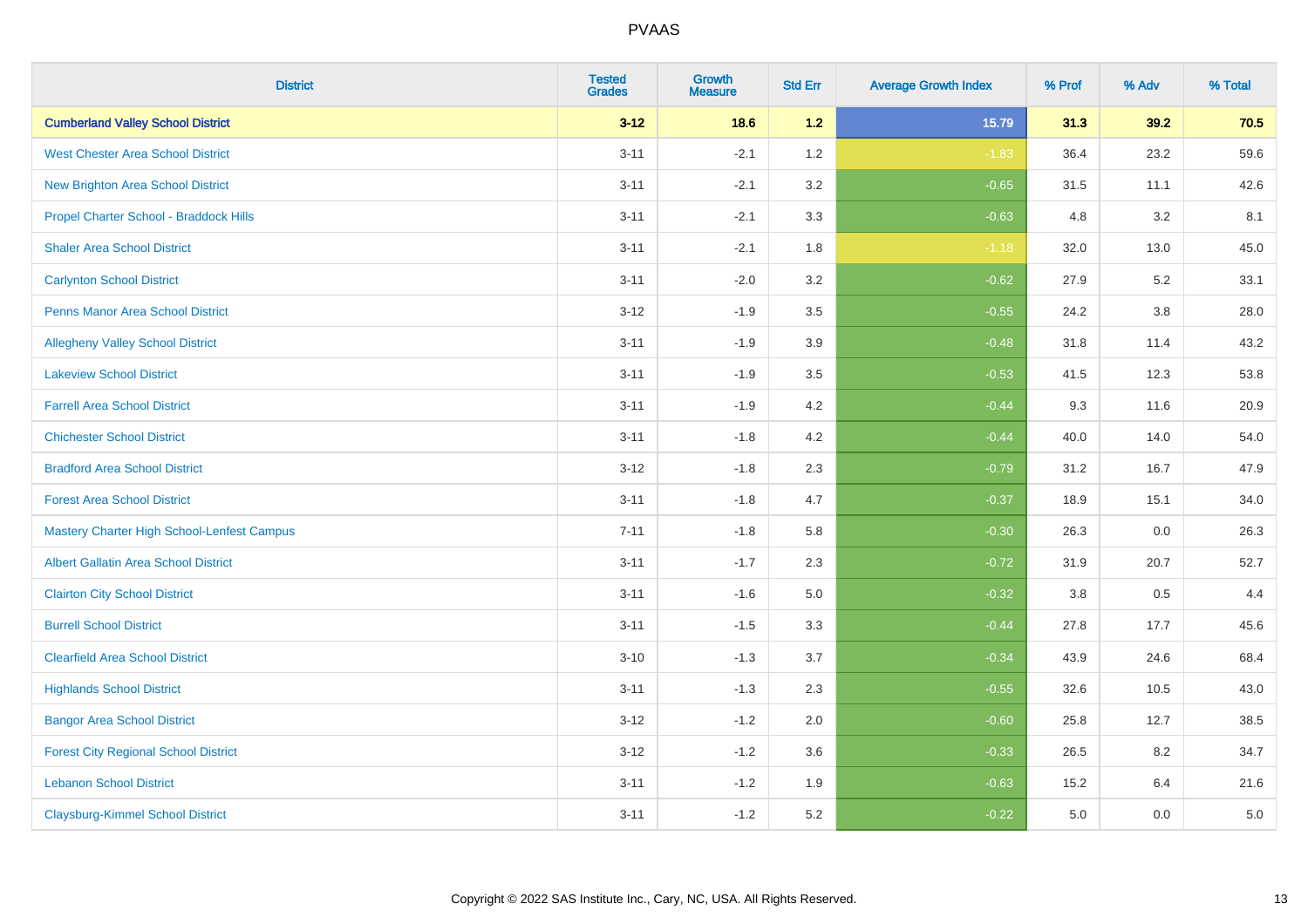| <b>District</b>                           | <b>Tested</b><br><b>Grades</b> | <b>Growth</b><br><b>Measure</b> | <b>Std Err</b> | <b>Average Growth Index</b> | % Prof | % Adv | % Total |
|-------------------------------------------|--------------------------------|---------------------------------|----------------|-----------------------------|--------|-------|---------|
| <b>Cumberland Valley School District</b>  | $3 - 12$                       | 18.6                            | 1.2            | 15.79                       | 31.3   | 39.2  | 70.5    |
| <b>Columbia Borough School District</b>   | $3 - 12$                       | $-1.1$                          | 3.6            | $-0.31$                     | 17.2   | 1.7   | 19.0    |
| <b>Ferndale Area School District</b>      | $3 - 10$                       | $-1.1$                          | 4.1            | $-0.27$                     | 21.0   | 7.9   | 29.0    |
| <b>Norwin School District</b>             | $3 - 11$                       | $-1.1$                          | 1.6            | $-0.70$                     | 37.7   | 27.6  | 65.2    |
| <b>Evergreen Community Charter School</b> | $6 - 11$                       | $-1.1$                          | 4.7            | $-0.23$                     | 34.6   | 26.9  | 61.5    |
| <b>Pine Grove Area School District</b>    | $3 - 11$                       | $-1.1$                          | 3.0            | $-0.36$                     | 29.5   | 14.3  | 43.8    |
| <b>Everett Area School District</b>       | $3 - 11$                       | $-1.1$                          | 3.1            | $-0.34$                     | 34.2   | 13.2  | 47.4    |
| <b>Schuylkill Valley School District</b>  | $3 - 11$                       | $-1.0$                          | 2.2            | $-0.47$                     | 29.8   | 20.2  | 50.0    |
| <b>Westmont Hilltop School District</b>   | $3 - 11$                       | $-1.0$                          | 2.8            | $-0.36$                     | 33.3   | 14.7  | 48.0    |
| South Eastern School District             | $3 - 11$                       | $-1.0$                          | 1.8            | $-0.55$                     | 36.4   | 17.1  | 53.5    |
| <b>Exeter Township School District</b>    | $3 - 11$                       | $-1.0$                          | 1.7            | $-0.58$                     | 27.2   | 15.6  | 42.8    |
| South Allegheny School District           | $3 - 11$                       | $-0.9$                          | 3.1            | $-0.30$                     | 23.8   | 2.5   | 26.2    |
| <b>Palmerton Area School District</b>     | $3 - 11$                       | $-0.9$                          | 2.7            | $-0.34$                     | 34.3   | 14.3  | 48.6    |
| <b>Blacklick Valley School District</b>   | $3 - 11$                       | $-0.9$                          | 3.9            | $-0.23$                     | 7.7    | 7.7   | 15.4    |
| <b>Cranberry Area School District</b>     | $3 - 12$                       | $-0.9$                          | 3.1            | $-0.29$                     | 25.5   | 9.7   | 35.2    |
| <b>MaST Community Charter School</b>      | $3 - 10$                       | $-0.9$                          | 2.5            | $-0.34$                     | 25.0   | 21.6  | 46.6    |
| Lehigh Career & Technical Institute       | $10 - 12$                      | $-0.7$                          | 6.3            | $-0.11$                     | 36.4   | 4.6   | 40.9    |
| Jeannette City School District            | $3 - 11$                       | $-0.7$                          | 3.4            | $-0.20$                     | 26.8   | 4.1   | 30.9    |
| <b>Fort Cherry School District</b>        | $3 - 10$                       | $-0.7$                          | 3.1            | $-0.21$                     | 30.6   | 14.1  | 44.7    |
| Northern Lebanon School District          | $3 - 11$                       | $-0.7$                          | 2.3            | $-0.29$                     | 18.8   | 6.8   | 25.6    |
| South Side Area School District           | $3 - 11$                       | $-0.6$                          | 3.1            | $-0.19$                     | 24.0   | 28.0  | 52.0    |
| <b>Fairfield Area School District</b>     | $3 - 11$                       | $-0.5$                          | 3.6            | $-0.13$                     | 43.9   | 6.1   | 50.0    |
| <b>Portage Area School District</b>       | $3 - 10$                       | $-0.5$                          | 3.3            | $-0.14$                     | 27.0   | 20.6  | 47.6    |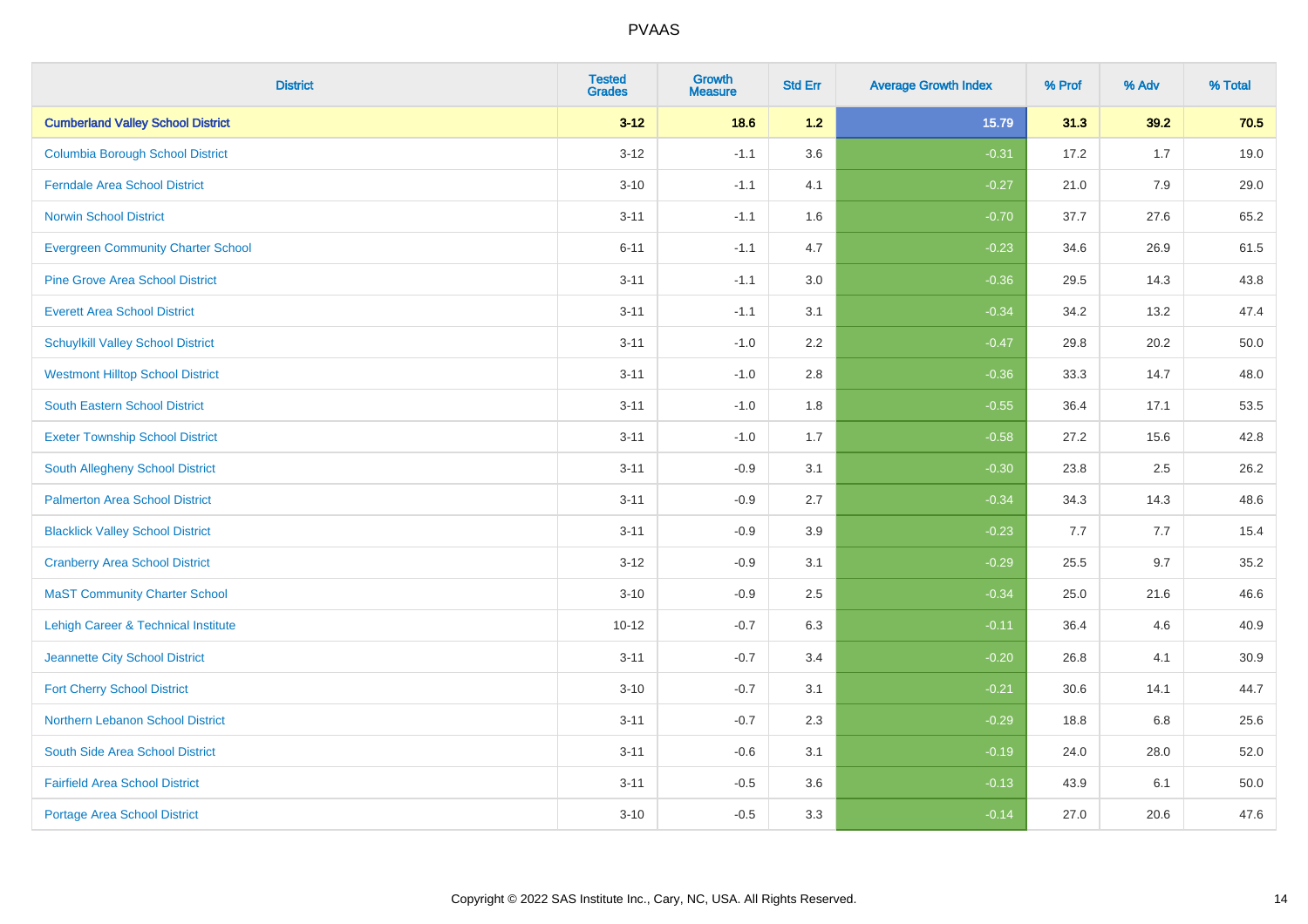| <b>District</b>                                  | <b>Tested</b><br><b>Grades</b> | <b>Growth</b><br><b>Measure</b> | <b>Std Err</b> | <b>Average Growth Index</b> | % Prof | % Adv | % Total |
|--------------------------------------------------|--------------------------------|---------------------------------|----------------|-----------------------------|--------|-------|---------|
| <b>Cumberland Valley School District</b>         | $3 - 12$                       | 18.6                            | 1.2            | 15.79                       | 31.3   | 39.2  | 70.5    |
| <b>Otto-Eldred School District</b>               | $3 - 11$                       | $-0.5$                          | 3.5            | $-0.13$                     | 35.8   | 10.5  | 46.3    |
| <b>Brockway Area School District</b>             | $3 - 11$                       | $-0.4$                          | 3.5            | $-0.11$                     | 41.2   | 13.8  | 55.0    |
| <b>Central Greene School District</b>            | $3 - 11$                       | $-0.4$                          | 2.5            | $-0.15$                     | 27.8   | 14.8  | 42.6    |
| <b>Northern Cambria School District</b>          | $3 - 11$                       | $-0.3$                          | 3.4            | $-0.09$                     | 26.5   | 1.2   | 27.7    |
| <b>Wilson Area School District</b>               | $3 - 11$                       | $-0.3$                          | 2.4            | $-0.12$                     | 35.4   | 14.6  | 50.0    |
| <b>Greencastle-Antrim School District</b>        | $3 - 11$                       | $-0.3$                          | 2.0            | $-0.14$                     | 30.9   | 22.2  | 53.1    |
| <b>Harrisburg City School District</b>           | $3 - 11$                       | $-0.2$                          | 2.0            | $-0.11$                     | 6.0    | 2.0   | 8.0     |
| <b>Freeport Area School District</b>             | $3 - 10$                       | $-0.2$                          | 2.1            | $-0.10$                     | 37.4   | 29.8  | 67.2    |
| Southern Tioga School District                   | $3 - 11$                       | $-0.1$                          | 2.8            | $-0.03$                     | 26.3   | 10.3  | 36.6    |
| <b>Warren County School District</b>             | $3 - 11$                       | $-0.1$                          | 1.6            | $-0.06$                     | 26.7   | 9.7   | 36.4    |
| <b>Penn Hills School District</b>                | $3 - 11$                       | 0.0                             | 2.4            | 0.02                        | 18.4   | 7.1   | 25.6    |
| Altoona Area School District                     | $3 - 12$                       | 0.1                             | 1.5            | 0.07                        | 29.0   | 13.8  | 42.8    |
| Community Academy Of Philadelphia Charter School | $3 - 11$                       | 0.1                             | 2.6            | 0.06                        | 9.7    | 2.6   | 12.4    |
| <b>Garnet Valley School District</b>             | $3 - 10$                       | 0.2                             | 1.7            | 0.13                        | 34.9   | 26.4  | 61.3    |
| <b>Central Columbia School District</b>          | $3 - 12$                       | 0.3                             | 2.3            | 0.12                        | 25.4   | 37.6  | 63.0    |
| <b>Ridley School District</b>                    | $3 - 12$                       | 0.3                             | 1.6            | 0.21                        | 32.0   | 10.7  | 42.6    |
| <b>Shippensburg Area School District</b>         | $3 - 11$                       | 0.5                             | 1.8            | 0.26                        | 23.5   | 22.8  | 46.3    |
| <b>Wilson School District</b>                    | $3 - 12$                       | 0.5                             | 1.5            | 0.32                        | 30.4   | 25.5  | 55.9    |
| Pennsylvania Cyber Charter School                | $3 - 11$                       | 0.6                             | 1.5            | 0.37                        | 20.8   | 8.1   | 28.9    |
| <b>Hamburg Area School District</b>              | $3 - 11$                       | 0.6                             | 2.4            | 0.25                        | 28.0   | 15.5  | 43.6    |
| <b>New Foundations Charter School</b>            | $3 - 11$                       | 0.6                             | 2.2            | 0.29                        | 22.4   | 4.0   | 26.4    |
| <b>Tech Freire Charter School</b>                | $9 - 11$                       | 0.7                             | 2.5            | 0.27                        | 3.6    | 0.0   | 3.6     |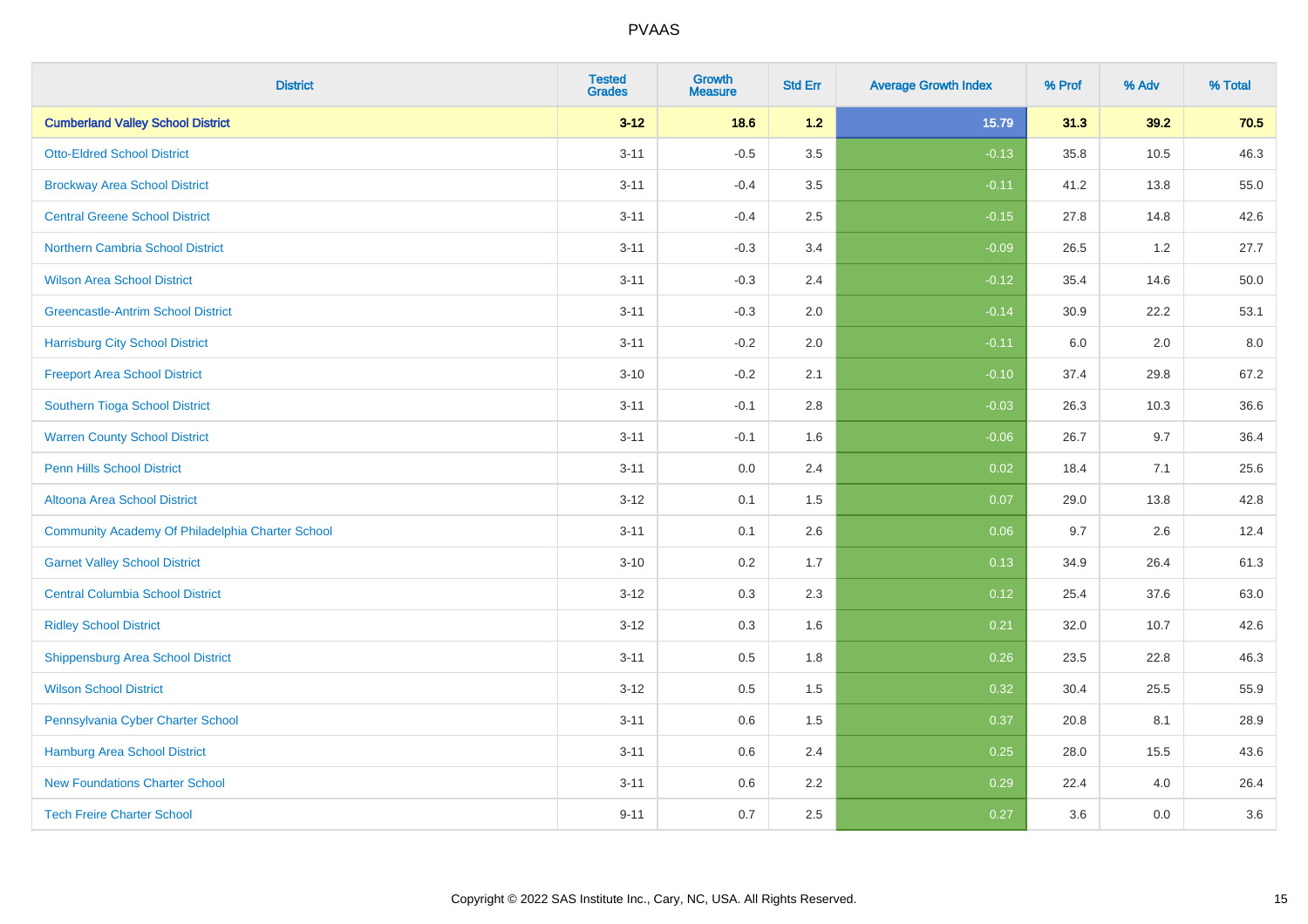| <b>District</b>                                    | <b>Tested</b><br><b>Grades</b> | <b>Growth</b><br><b>Measure</b> | <b>Std Err</b> | <b>Average Growth Index</b> | % Prof | % Adv | % Total |
|----------------------------------------------------|--------------------------------|---------------------------------|----------------|-----------------------------|--------|-------|---------|
| <b>Cumberland Valley School District</b>           | $3 - 12$                       | 18.6                            | 1.2            | 15.79                       | 31.3   | 39.2  | 70.5    |
| <b>Jersey Shore Area School District</b>           | $3 - 11$                       | 0.7                             | 2.5            | 0.27                        | 39.3   | 13.6  | 52.9    |
| <b>Seneca Valley School District</b>               | $3 - 11$                       | 0.8                             | 1.4            | 0.54                        | 40.6   | 25.2  | 65.8    |
| <b>Marion Center Area School District</b>          | $3 - 10$                       | 0.8                             | 2.9            | 0.27                        | 23.3   | 11.1  | 34.4    |
| <b>Hopewell Area School District</b>               | $3 - 11$                       | 0.8                             | 2.6            | 0.31                        | 34.5   | 12.4  | 46.9    |
| <b>Tidioute Community Charter School</b>           | $3 - 11$                       | 0.8                             | 4.4            | 0.19                        | 18.1   | 6.9   | 25.0    |
| Daniel Boone Area School District                  | $3 - 12$                       | 0.9                             | 1.9            | 0.46                        | 28.9   | 22.0  | 51.0    |
| <b>Abington School District</b>                    | $3 - 10$                       | 0.9                             | 1.6            | 0.57                        | 29.7   | 28.7  | 58.4    |
| <b>Upper Adams School District</b>                 | $3 - 11$                       | 0.9                             | 2.5            | 0.37                        | 33.0   | 17.0  | 50.0    |
| South Williamsport Area School District            | $3 - 10$                       | 0.9                             | 3.1            | 0.31                        | 38.4   | 11.6  | 50.0    |
| <b>Bensalem Township School District</b>           | $3 - 11$                       | 1.0                             | 1.6            | 0.63                        | 24.3   | 10.7  | 34.9    |
| <b>Tulpehocken Area School District</b>            | $3 - 12$                       | 1.0                             | 4.9            | 0.20                        | 11.5   | 23.1  | 34.6    |
| <b>Wattsburg Area School District</b>              | $3 - 11$                       | 1.0                             | 2.7            | 0.36                        | 20.4   | 12.4  | 32.7    |
| <b>Annville-Cleona School District</b>             | $3 - 12$                       | 1.1                             | 2.4            | 0.45                        | 34.8   | 13.6  | 48.5    |
| <b>Upper Moreland Township School District</b>     | $3 - 11$                       | 1.1                             | 2.0            | 0.56                        | 24.8   | 26.6  | 51.3    |
| <b>North Star School District</b>                  | $3 - 11$                       | 1.1                             | 3.3            | 0.34                        | 26.2   | 20.0  | 46.2    |
| Philadelphia Electrical & Tech Charter High School | $10 - 10$                      | $1.2\,$                         | 2.6            | 0.45                        | 0.9    | 0.0   | 0.9     |
| <b>Springfield School District</b>                 | $3 - 11$                       | 1.2                             | 1.7            | 0.69                        | 31.8   | 25.2  | 56.9    |
| <b>Penn-Delco School District</b>                  | $3 - 11$                       | 1.3                             | 1.8            | 0.75                        | 26.5   | 12.6  | 39.1    |
| <b>Brentwood Borough School District</b>           | $3 - 11$                       | 1.3                             | 3.0            | 0.44                        | 20.2   | 16.0  | 36.2    |
| <b>MaST Community Charter School II</b>            | $3 - 10$                       | 1.4                             | 3.0            | 0.45                        | 16.1   | 4.6   | 20.7    |
| <b>Oley Valley School District</b>                 | $3 - 11$                       | 1.4                             | 2.4            | 0.56                        | 37.4   | 23.9  | 61.4    |
| <b>Reach Cyber Charter School</b>                  | $3 - 11$                       | 1.4                             | 3.6            | 0.40                        | 32.9   | 15.2  | 48.1    |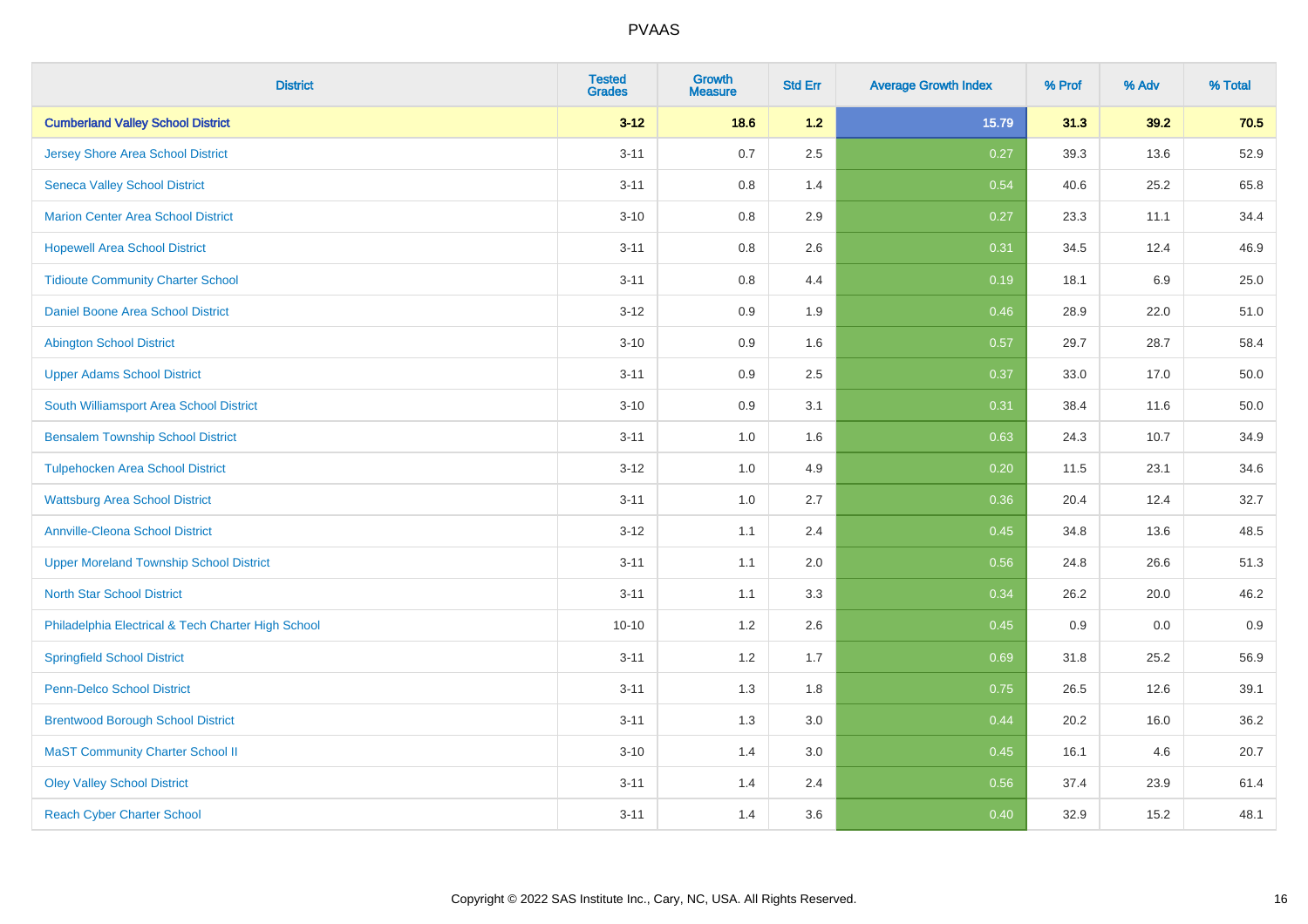| <b>District</b>                           | <b>Tested</b><br><b>Grades</b> | <b>Growth</b><br><b>Measure</b> | <b>Std Err</b> | <b>Average Growth Index</b> | % Prof | % Adv | % Total |
|-------------------------------------------|--------------------------------|---------------------------------|----------------|-----------------------------|--------|-------|---------|
| <b>Cumberland Valley School District</b>  | $3 - 12$                       | 18.6                            | 1.2            | 15.79                       | 31.3   | 39.2  | 70.5    |
| <b>Tunkhannock Area School District</b>   | $3 - 11$                       | 1.4                             | 2.0            | 0.71                        | 29.8   | 18.1  | 47.9    |
| <b>Haverford Township School District</b> | $3 - 11$                       | 1.4                             | 1.4            | 1.05                        | 36.7   | 26.3  | 63.0    |
| <b>Centennial School District</b>         | $3 - 10$                       | 1.5                             | 1.5            | 0.98                        | 23.6   | 12.4  | 36.0    |
| <b>Moon Area School District</b>          | $3 - 11$                       | 1.5                             | 1.8            | 0.86                        | 34.5   | 25.5  | 60.0    |
| <b>Avella Area School District</b>        | $3 - 12$                       | 1.6                             | 4.7            | 0.34                        | 34.8   | 7.2   | 42.0    |
| <b>Juniata Valley School District</b>     | $3 - 11$                       | 1.6                             | 3.2            | 0.51                        | 23.1   | 9.4   | 32.5    |
| <b>Shenango Area School District</b>      | $3 - 11$                       | 1.7                             | 3.2            | 0.52                        | 41.4   | 13.8  | 55.3    |
| <b>Lewisburg Area School District</b>     | $3 - 11$                       | 1.7                             | 2.4            | 0.72                        | 35.9   | 35.9  | 71.8    |
| <b>Forest Hills School District</b>       | $3 - 11$                       | 1.8                             | 2.5            | 0.71                        | 28.8   | 10.3  | 39.1    |
| West Jefferson Hills School District      | $3 - 11$                       | 1.9                             | 1.9            | 0.99                        | 34.8   | 27.3  | 62.1    |
| <b>Pottstown School District</b>          | $3 - 12$                       | 2.0                             | 2.2            | 0.88                        | 19.4   | 6.2   | 25.6    |
| <b>Blackhawk School District</b>          | $3 - 11$                       | 2.0                             | 2.3            | 0.87                        | 34.6   | 20.7  | 55.3    |
| <b>Bethlehem-Center School District</b>   | $3 - 10$                       | 2.1                             | 3.5            | 0.59                        | 32.3   | 4.6   | 36.9    |
| Esperanza Academy Charter School          | $4 - 11$                       | 2.1                             | 2.1            | 1.01                        | 14.2   | 3.6   | 17.8    |
| <b>Upper Dublin School District</b>       | $3 - 12$                       | 2.1                             | 1.8            | 1.19                        | 34.7   | 30.0  | 64.7    |
| <b>Solanco School District</b>            | $3 - 11$                       | 2.2                             | 1.8            | 1.18                        | 27.2   | 15.0  | 42.3    |
| <b>Mercer Area School District</b>        | $3 - 11$                       | 2.2                             | 3.1            | 0.70                        | 24.4   | 11.8  | 36.2    |
| <b>Belmont Charter School</b>             | $3 - 10$                       | 2.2                             | 3.4            | 0.64                        | 5.3    | 1.8   | $7.0$   |
| <b>West Shore School District</b>         | $3 - 12$                       | 2.2                             | 1.3            | 1.68                        | 31.8   | 15.2  | 47.1    |
| Mt Lebanon School District                | $3 - 11$                       | 2.4                             | 1.3            | 1.79                        | 39.3   | 37.4  | 76.8    |
| <b>Conestoga Valley School District</b>   | $3 - 11$                       | 2.4                             | 1.7            | 1.43                        | 35.0   | 23.5  | 58.5    |
| <b>South Western School District</b>      | $3 - 12$                       | 2.5                             | 1.7            | 1.48                        | 36.2   | 19.7  | 55.9    |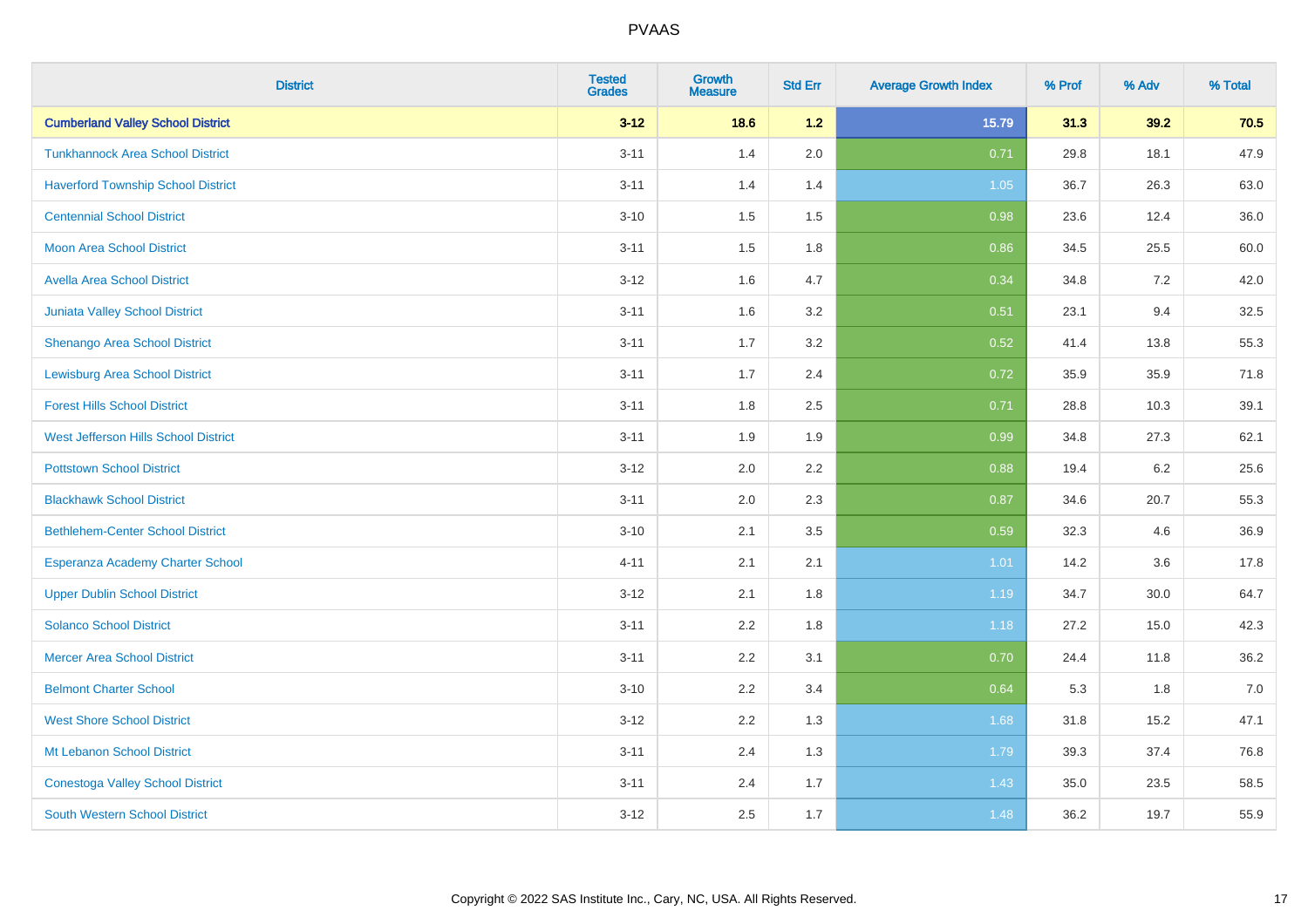| <b>District</b>                                 | <b>Tested</b><br><b>Grades</b> | <b>Growth</b><br><b>Measure</b> | <b>Std Err</b> | <b>Average Growth Index</b> | % Prof | % Adv | % Total |
|-------------------------------------------------|--------------------------------|---------------------------------|----------------|-----------------------------|--------|-------|---------|
| <b>Cumberland Valley School District</b>        | $3 - 12$                       | 18.6                            | 1.2            | 15.79                       | 31.3   | 39.2  | 70.5    |
| <b>Bermudian Springs School District</b>        | $3 - 11$                       | 2.5                             | 2.4            | $1.05$                      | 31.8   | 23.5  | 55.3    |
| <b>Sullivan County School District</b>          | $3 - 10$                       | 2.5                             | 4.3            | 0.58                        | 43.6   | 7.7   | 51.3    |
| <b>Union School District</b>                    | $3 - 12$                       | 2.5                             | 3.7            | 0.69                        | 17.9   | 10.4  | 28.4    |
| <b>School Lane Charter School</b>               | $3 - 11$                       | 2.6                             | 3.6            | 0.72                        | 23.1   | 18.7  | 41.8    |
| <b>Williams Valley School District</b>          | $3 - 11$                       | 2.6                             | 3.7            | 0.69                        | 17.0   | 5.1   | 22.0    |
| <b>Austin Area School District</b>              | $3 - 11$                       | 2.6                             | 6.0            | 0.43                        | 25.0   | 18.8  | 43.8    |
| <b>Athens Area School District</b>              | $3 - 11$                       | 2.6                             | 2.3            | 1.11                        | 34.9   | 12.3  | 47.3    |
| <b>Perkiomen Valley School District</b>         | $3 - 11$                       | 2.7                             | 1.5            | 1.83                        | 35.0   | 25.3  | 60.3    |
| <b>Mastery Charter School - Pickett Campus</b>  | $6 - 10$                       | 2.7                             | 4.2            | 0.65                        | 20.6   | 0.0   | 20.6    |
| <b>Eastern Lancaster County School District</b> | $3 - 12$                       | 2.9                             | 3.2            | 0.91                        | 35.2   | 36.4  | 71.6    |
| <b>Ringgold School District</b>                 | $3 - 11$                       | 2.9                             | 2.2            | 1.32                        | 23.8   | 13.3  | 37.1    |
| <b>Penn-Trafford School District</b>            | $3 - 11$                       | 2.9                             | 1.8            | 1.68                        | 46.3   | 26.2  | 72.5    |
| <b>Waynesboro Area School District</b>          | $3 - 12$                       | 3.0                             | 1.8            | 1.67                        | 26.0   | 23.5  | 49.5    |
| <b>Gateway School District</b>                  | $3 - 11$                       | 3.1                             | 2.0            | 1.55                        | 35.7   | 18.5  | 54.2    |
| Northampton Area School District                | $3 - 11$                       | 3.2                             | 1.5            | 2.05                        | 29.8   | 17.9  | 47.7    |
| <b>Clarion Area School District</b>             | $3 - 11$                       | $3.2\,$                         | 3.7            | 0.88                        | 31.7   | 13.3  | 45.0    |
| North Clarion County School District            | $3 - 12$                       | 3.4                             | 4.1            | 0.83                        | 45.0   | 18.8  | 63.8    |
| <b>Fort Leboeuf School District</b>             | $3 - 11$                       | 3.5                             | 2.2            | 1.58                        | 32.0   | 16.8  | 48.8    |
| <b>Bellwood-Antis School District</b>           | $3 - 10$                       | 3.5                             | 2.8            | 1.24                        | 40.9   | 19.4  | 60.2    |
| <b>Keystone Central School District</b>         | $3 - 11$                       | 3.6                             | 1.8            | 2.04                        | 27.1   | 14.6  | 41.8    |
| <b>Western Wayne School District</b>            | $3 - 11$                       | 3.6                             | 2.6            | 1.39                        | 30.8   | 16.2  | 47.0    |
| <b>Midd-West School District</b>                | $3 - 11$                       | 3.6                             | 2.6            | 1.42                        | 28.6   | 25.0  | 53.6    |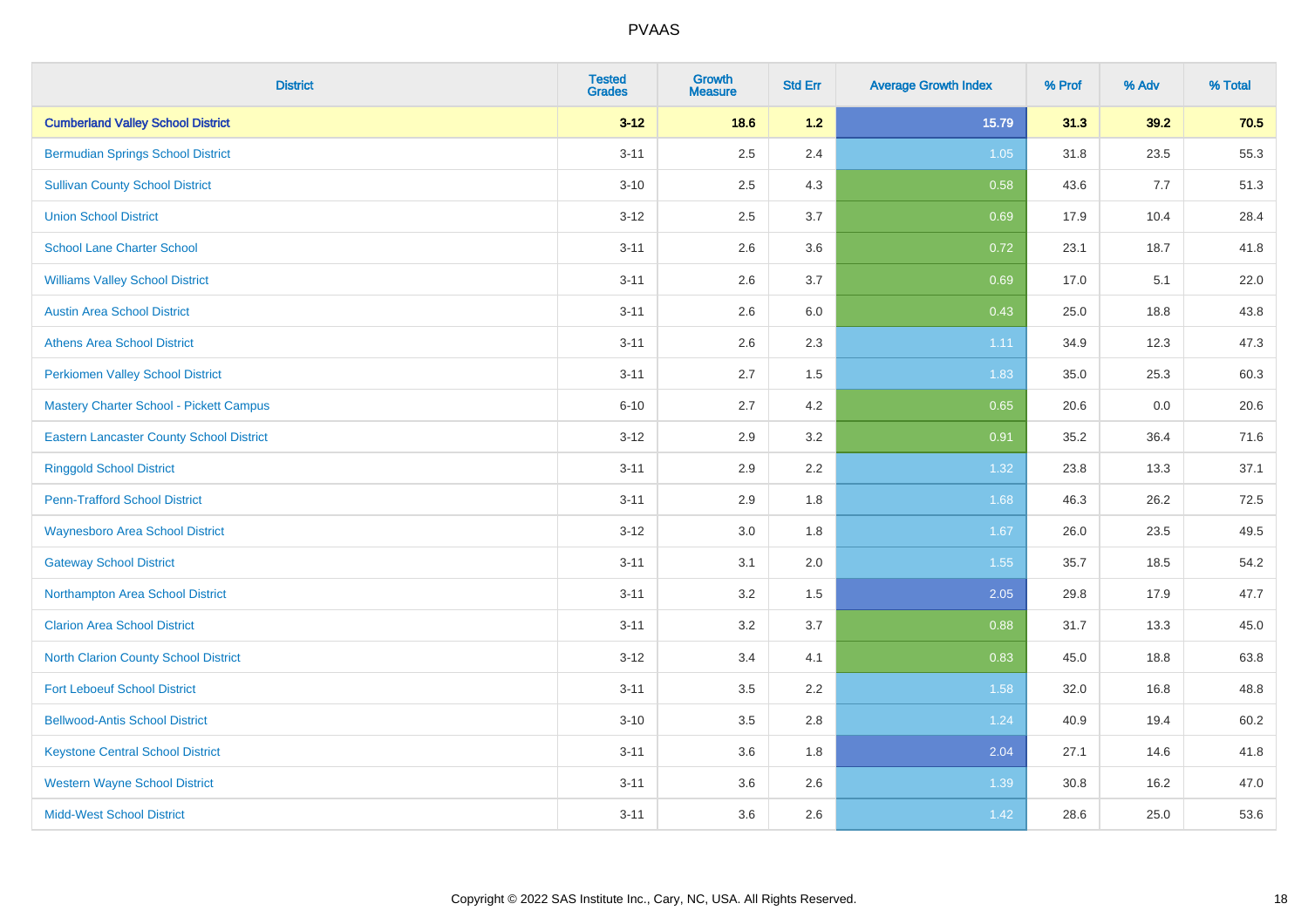| <b>District</b>                                    | <b>Tested</b><br><b>Grades</b> | <b>Growth</b><br><b>Measure</b> | <b>Std Err</b> | <b>Average Growth Index</b> | % Prof | % Adv   | % Total |
|----------------------------------------------------|--------------------------------|---------------------------------|----------------|-----------------------------|--------|---------|---------|
| <b>Cumberland Valley School District</b>           | $3 - 12$                       | 18.6                            | 1.2            | 15.79                       | 31.3   | 39.2    | 70.5    |
| <b>Sharpsville Area School District</b>            | $3 - 11$                       | $3.8\,$                         | 3.7            | 1.04                        | 41.1   | 23.2    | 64.3    |
| <b>Newport School District</b>                     | $3 - 12$                       | 3.8                             | 3.3            | 1.17                        | 38.8   | 10.4    | 49.2    |
| Northeastern York School District                  | $3 - 11$                       | 3.8                             | 1.8            | 2.11                        | 32.7   | 21.0    | 53.7    |
| <b>Spring Grove Area School District</b>           | $3 - 11$                       | 3.9                             | 2.0            | 1.90                        | 30.0   | 23.0    | 53.0    |
| Susquehanna Township School District               | $3 - 12$                       | 3.9                             | 2.7            | 1.45                        | 19.0   | 13.1    | 32.0    |
| <b>Southeast Delco School District</b>             | $3 - 10$                       | 3.9                             | 3.5            | 1.12                        | 18.6   | 3.4     | 22.0    |
| <b>Brownsville Area School District</b>            | $3 - 12$                       | 3.9                             | 3.8            | 1.04                        | 22.0   | 8.5     | 30.5    |
| <b>Chestnut Ridge School District</b>              | $3 - 12$                       | 4.0                             | 2.9            | 1.38                        | 33.2   | 11.0    | 44.2    |
| <b>Eastern Lebanon County School District</b>      | $3 - 11$                       | 4.0                             | 2.1            | 1.89                        | 23.5   | 11.5    | 35.0    |
| Philipsburg-Osceola Area School District           | $3 - 11$                       | 4.1                             | 3.0            | 1.37                        | 22.5   | 16.2    | 38.8    |
| <b>Commonwealth Charter Academy Charter School</b> | $3 - 10$                       | 4.2                             | 1.6            | 2.68                        | 27.0   | 15.6    | 42.5    |
| <b>Bloomsburg Area School District</b>             | $3 - 10$                       | 4.3                             | 3.4            | 1.26                        | 36.5   | 20.6    | 57.1    |
| <b>Purchase Line School District</b>               | $3 - 12$                       | 4.3                             | 3.3            | 1.30                        | 32.3   | 9.0     | 41.4    |
| <b>Reading School District</b>                     | $3 - 11$                       | 4.3                             | 1.2            | 3.71                        | 16.8   | $6.0\,$ | 22.8    |
| South Middleton School District                    | $3 - 11$                       | 4.4                             | 2.2            | 1.95                        | 31.1   | 16.4    | 47.5    |
| Downingtown Area School District                   | $3 - 11$                       | 4.4                             | 1.1            | 4.06                        | 30.1   | 32.0    | 62.2    |
| Pennsylvania Virtual Charter School                | $3 - 11$                       | 4.4                             | 3.4            | 1.31                        | 29.8   | 21.2    | 51.0    |
| <b>Red Lion Area School District</b>               | $3 - 11$                       | 4.5                             | 1.9            | 2.31                        | 32.3   | 21.5    | 53.8    |
| <b>Mckeesport Area School District</b>             | $3 - 12$                       | 4.6                             | 2.2            | 2.14                        | 21.1   | 4.4     | 25.5    |
| <b>Central Valley School District</b>              | $3 - 10$                       | 4.7                             | $2.6\,$        | 1.83                        | 37.8   | 18.5    | 56.3    |
| East Pennsboro Area School District                | $3 - 11$                       | 4.8                             | 2.1            | 2.26                        | 36.8   | 16.9    | 53.7    |
| <b>Conemaugh Township Area School District</b>     | $3 - 12$                       | 4.8                             | 3.5            | 1.39                        | 30.9   | 27.8    | 58.8    |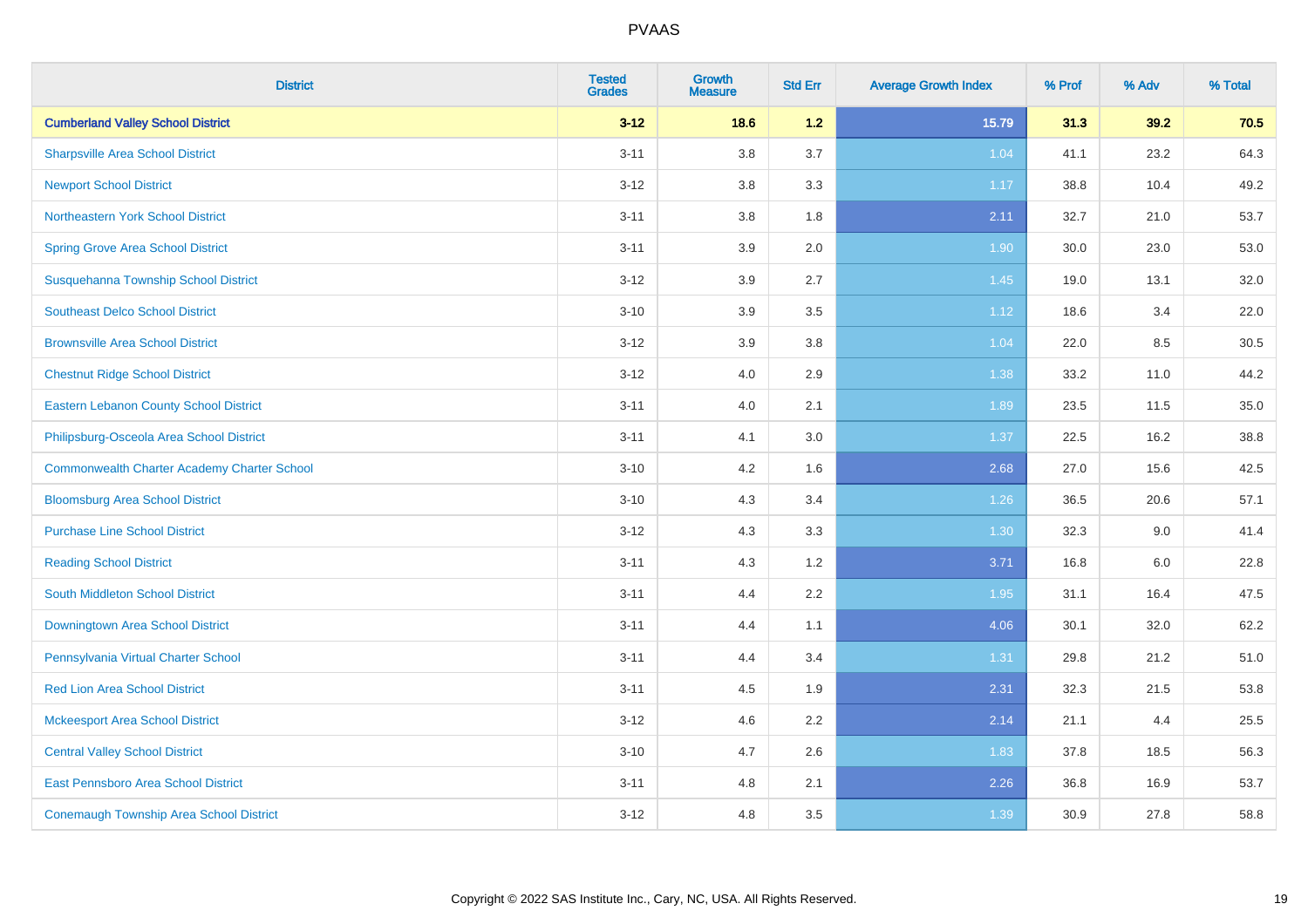| <b>District</b>                                | <b>Tested</b><br><b>Grades</b> | <b>Growth</b><br><b>Measure</b> | <b>Std Err</b> | <b>Average Growth Index</b> | % Prof | % Adv | % Total |
|------------------------------------------------|--------------------------------|---------------------------------|----------------|-----------------------------|--------|-------|---------|
| <b>Cumberland Valley School District</b>       | $3 - 12$                       | 18.6                            | 1.2            | 15.79                       | 31.3   | 39.2  | 70.5    |
| <b>Wallingford-Swarthmore School District</b>  | $3 - 10$                       | 5.0                             | 2.2            | 2.25                        | 33.3   | 37.1  | 70.4    |
| Johnsonburg Area School District               | $3 - 11$                       | 5.0                             | 3.9            | 1.27                        | 35.5   | 11.8  | 47.4    |
| Aspira Bilingual Cyber Charter School          | $3 - 11$                       | 5.1                             | 5.8            | 0.87                        | 4.8    | 0.0   | 4.8     |
| Hope For Hyndman Charter School                | $3 - 11$                       | 5.1                             | 5.8            | 0.88                        | 14.3   | 7.1   | 21.4    |
| <b>Lower Dauphin School District</b>           | $3 - 11$                       | 5.3                             | 1.8            | 3.03                        | 30.6   | 26.8  | 57.5    |
| <b>Great Valley School District</b>            | $3 - 11$                       | 5.4                             | 2.0            | 2.77                        | 33.8   | 33.5  | 67.3    |
| <b>Galeton Area School District</b>            | $3 - 11$                       | 5.4                             | 5.4            | 1.01                        | 33.3   | 22.2  | 55.6    |
| <b>Pennsbury School District</b>               | $3 - 11$                       | 5.6                             | 1.3            | 4.38                        | 37.7   | 27.7  | 65.4    |
| <b>Crawford Central School District</b>        | $3 - 11$                       | 5.7                             | 2.1            | 2.71                        | 26.4   | 15.8  | 42.1    |
| <b>Wyalusing Area School District</b>          | $3 - 12$                       | 5.7                             | 3.2            | 1.78                        | 38.6   | 12.9  | 51.4    |
| <b>Upper Perkiomen School District</b>         | $3 - 11$                       | 5.7                             | 1.9            | 3.04                        | 25.4   | 19.9  | 45.4    |
| <b>Sayre Area School District</b>              | $3 - 11$                       | 5.8                             | 3.2            | 1.81                        | 30.3   | 21.0  | 51.3    |
| <b>Smethport Area School District</b>          | $3 - 12$                       | 5.8                             | 3.8            | 1.52                        | 24.6   | 20.0  | 44.6    |
| <b>Brandywine Heights Area School District</b> | $3 - 11$                       | 5.8                             | 2.6            | 2.27                        | 27.7   | 28.6  | 56.2    |
| <b>Halifax Area School District</b>            | $3 - 11$                       | 5.8                             | 3.5            | 1.64                        | 32.1   | 18.9  | 50.9    |
| <b>Salisbury Township School District</b>      | $3 - 11$                       | 5.8                             | 3.6            | 1.62                        | 24.4   | 12.6  | 37.0    |
| Huntingdon Area School District                | $3 - 11$                       | 5.8                             | 2.6            | 2.28                        | 27.8   | 17.4  | 45.2    |
| <b>Donegal School District</b>                 | $3 - 12$                       | 5.9                             | 2.2            | 2.72                        | 34.1   | 23.1  | 57.2    |
| Saint Marys Area School District               | $3 - 11$                       | 6.0                             | 2.2            | 2.69                        | 35.4   | 18.3  | 53.7    |
| South Fayette Township School District         | $3 - 11$                       | 6.0                             | 1.8            | 3.33                        | 32.2   | 38.3  | 70.5    |
| <b>Hazleton Area School District</b>           | $3 - 11$                       | 6.0                             | 1.6            | 3.85                        | 20.5   | 9.0   | 29.5    |
| <b>Penncrest School District</b>               | $3 - 11$                       | 6.0                             | 1.9            | 3.24                        | 31.1   | 16.9  | 48.0    |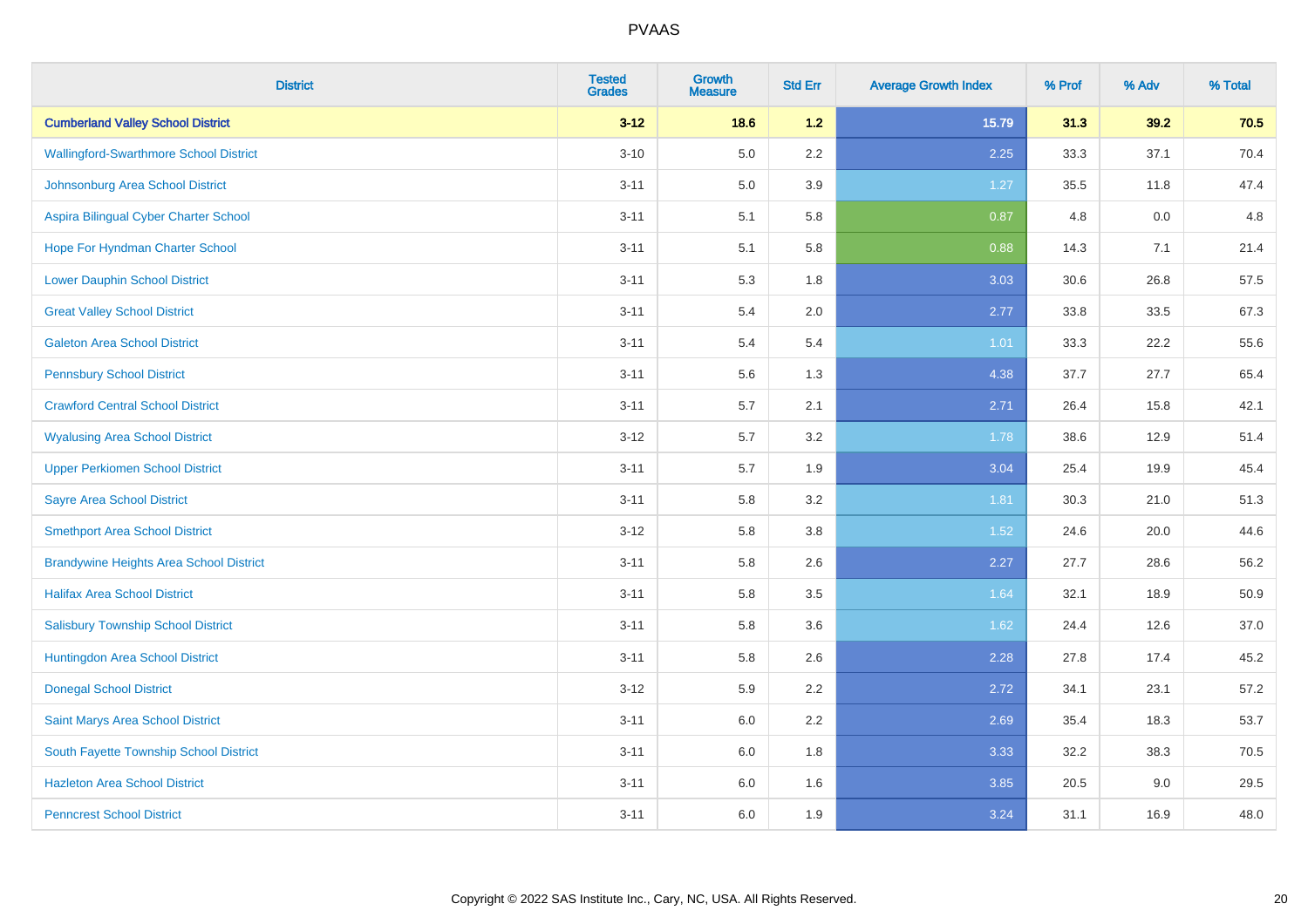| <b>District</b>                                | <b>Tested</b><br><b>Grades</b> | <b>Growth</b><br><b>Measure</b> | <b>Std Err</b> | <b>Average Growth Index</b> | % Prof | % Adv   | % Total |
|------------------------------------------------|--------------------------------|---------------------------------|----------------|-----------------------------|--------|---------|---------|
| <b>Cumberland Valley School District</b>       | $3 - 12$                       | 18.6                            | 1.2            | 15.79                       | 31.3   | 39.2    | 70.5    |
| <b>Multicultural Academy Charter School</b>    | $9 - 11$                       | 6.0                             | 3.4            | 1.77                        | 12.3   | 0.0     | 12.3    |
| Northern Lehigh School District                | $3 - 12$                       | 6.1                             | 2.5            | 2.42                        | 21.4   | 18.0    | 39.3    |
| <b>South Butler County School District</b>     | $3 - 10$                       | 6.3                             | 2.2            | 2.80                        | 37.8   | 19.2    | 57.0    |
| <b>United School District</b>                  | $3 - 11$                       | 6.3                             | 3.3            | 1.89                        | 38.8   | 16.3    | 55.0    |
| <b>Easton Area School District</b>             | $3 - 12$                       | 6.3                             | 1.3            | 4.91                        | 24.1   | 13.0    | 37.1    |
| <b>Bedford Area School District</b>            | $3 - 11$                       | 6.4                             | 2.4            | 2.68                        | 31.0   | 20.6    | 51.6    |
| People For People Charter School               | $3 - 12$                       | 6.4                             | 5.6            | $1.15$                      | 2.4    | 0.0     | 2.4     |
| <b>Tamaqua Area School District</b>            | $3-12$                         | 6.5                             | 2.4            | 2.72                        | 34.3   | 17.5    | 51.8    |
| <b>Port Allegany School District</b>           | $3 - 11$                       | 6.5                             | 3.7            | 1.74                        | 26.4   | 11.3    | 37.7    |
| 21st Century Cyber Charter School              | $6 - 12$                       | 6.6                             | 2.1            | 3.16                        | 29.0   | 21.8    | 50.8    |
| <b>Mars Area School District</b>               | $3 - 10$                       | 6.6                             | 1.9            | 3.45                        | 36.7   | 32.4    | 69.1    |
| <b>Mastery Charter School - Hardy Williams</b> | $3 - 11$                       | 6.6                             | 3.0            | 2.21                        | 24.7   | 1.2     | 25.9    |
| <b>Bellefonte Area School District</b>         | $3 - 11$                       | 6.7                             | 2.0            | 3.34                        | 28.8   | 21.5    | 50.2    |
| <b>Abington Heights School District</b>        | $3 - 11$                       | 6.7                             | 1.7            | 4.00                        | 33.8   | 31.7    | 65.5    |
| Pennsylvania Distance Learning Charter School  | $3 - 12$                       | 6.8                             | 3.4            | 1.99                        | 19.8   | $6.2\,$ | 25.9    |
| <b>Northern Potter School District</b>         | $3 - 12$                       | 6.8                             | 4.6            | 1.48                        | 30.6   | 11.1    | 41.7    |
| Northern Tioga School District                 | $3 - 12$                       | 6.8                             | 2.6            | 2.64                        | 25.0   | 16.9    | 41.9    |
| <b>Brookville Area School District</b>         | $3 - 11$                       | $6.8\,$                         | 3.1            | 2.19                        | 46.1   | 14.6    | 60.7    |
| <b>Ephrata Area School District</b>            | $3 - 11$                       | $6.8\,$                         | 1.7            | 4.08                        | 31.6   | 17.1    | 48.8    |
| <b>Muncy School District</b>                   | $3 - 11$                       | 6.9                             | 3.3            | 2.12                        | 37.6   | 18.8    | 56.4    |
| <b>William Penn School District</b>            | $3-12$                         | 7.0                             | 1.9            | 3.61                        | 14.0   | 7.2     | 21.3    |
| <b>Bentworth School District</b>               | $3 - 11$                       | 7.0                             | 3.0            | 2.36                        | 26.6   | 17.0    | 43.6    |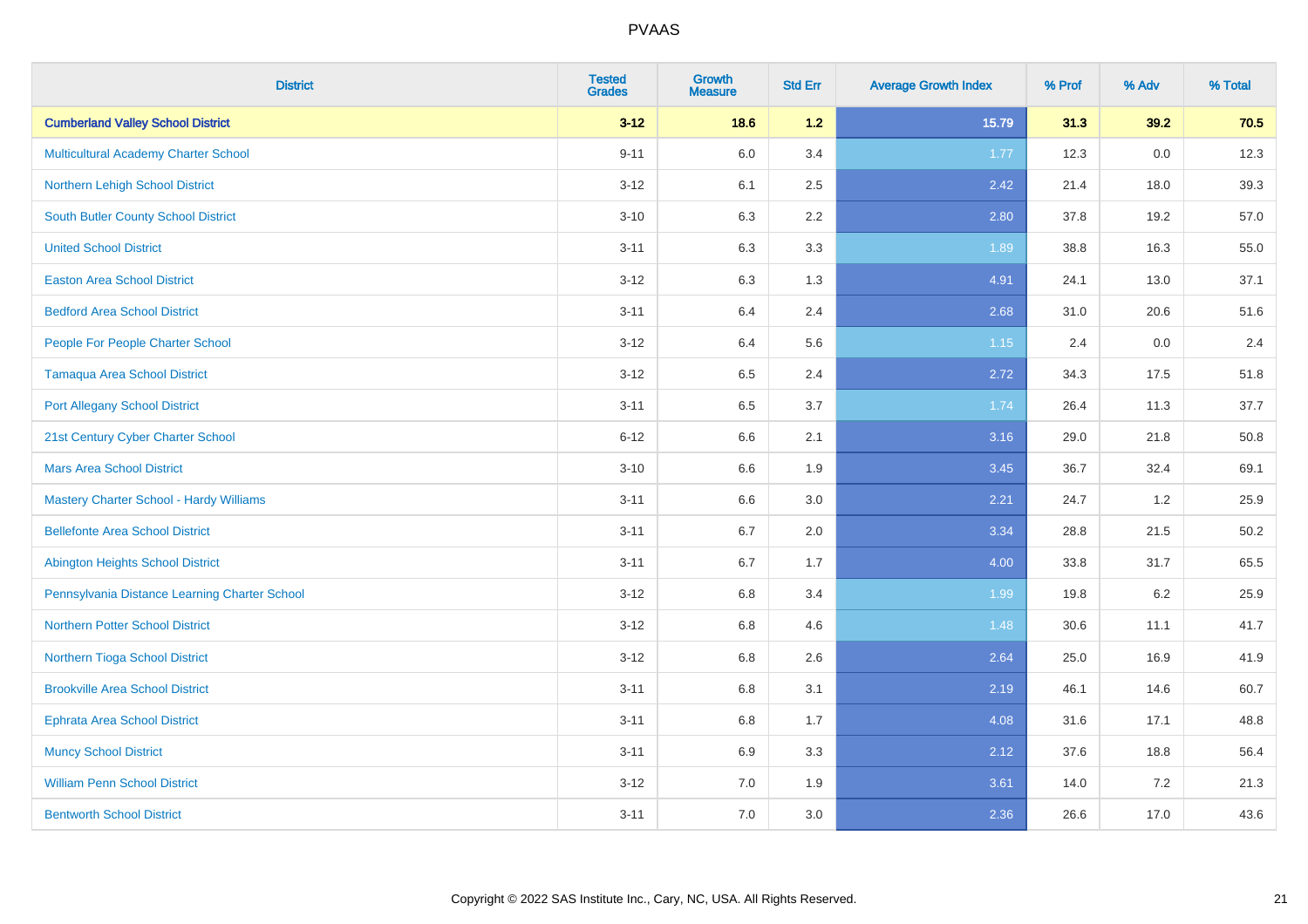| <b>District</b>                               | <b>Tested</b><br><b>Grades</b> | <b>Growth</b><br><b>Measure</b> | <b>Std Err</b> | <b>Average Growth Index</b> | % Prof | % Adv | % Total |
|-----------------------------------------------|--------------------------------|---------------------------------|----------------|-----------------------------|--------|-------|---------|
| <b>Cumberland Valley School District</b>      | $3 - 12$                       | 18.6                            | 1.2            | 15.79                       | 31.3   | 39.2  | 70.5    |
| Leechburg Area School District                | $3 - 11$                       | 7.0                             | 3.9            | 1.79                        | 37.7   | 4.9   | 42.6    |
| <b>Penn Manor School District</b>             | $3 - 11$                       | 7.1                             | 1.5            | 4.82                        | 26.7   | 20.5  | 47.2    |
| <b>Elizabethtown Area School District</b>     | $3 - 12$                       | 7.1                             | 1.7            | 4.19                        | 36.4   | 27.6  | 64.0    |
| <b>Esperanza Cyber Charter School</b>         | $3 - 11$                       | 7.1                             | 6.1            | $1.15$                      | 8.8    | 2.9   | 11.8    |
| <b>Conrad Weiser Area School District</b>     | $3 - 11$                       | 7.1                             | 2.1            | 3.34                        | 28.2   | 14.4  | 42.6    |
| Dr Robert Ketterer Charter School Inc         | $6 - 12$                       | 7.1                             | 4.3            | 1.66                        | 7.3    | 1.7   | 9.0     |
| <b>Dover Area School District</b>             | $3 - 12$                       | 7.1                             | 1.9            | 3.78                        | 33.0   | 18.7  | 51.7    |
| <b>Phoenixville Area School District</b>      | $3 - 11$                       | 7.3                             | 1.8            | 3.96                        | 32.3   | 27.6  | 59.8    |
| <b>York Suburban School District</b>          | $3 - 11$                       | 7.4                             | 2.1            | 3.55                        | 24.9   | 31.2  | 56.1    |
| <b>Pennridge School District</b>              | $3 - 10$                       | 7.4                             | 1.5            | 5.10                        | 32.0   | 27.6  | 59.6    |
| <b>Hampton Township School District</b>       | $3 - 11$                       | 7.4                             | 2.0            | 3.79                        | 37.9   | 39.2  | 77.0    |
| <b>Radnor Township School District</b>        | $3 - 12$                       | 7.5                             | 1.9            | 4.03                        | 33.0   | 38.3  | 71.3    |
| <b>Stroudsburg Area School District</b>       | $3 - 11$                       | 7.5                             | 1.6            | 4.70                        | 30.4   | 18.3  | 48.7    |
| <b>Bald Eagle Area School District</b>        | $3 - 11$                       | 7.6                             | 2.5            | 3.00                        | 31.6   | 15.6  | 47.3    |
| <b>Conewago Valley School District</b>        | $3 - 12$                       | 7.6                             | 1.7            | 4.46                        | 41.3   | 19.4  | 60.6    |
| <b>Avon Grove School District</b>             | $3 - 10$                       | 7.6                             | 1.4            | 5.29                        | 33.7   | 33.2  | 67.0    |
| <b>Juniata County School District</b>         | $3 - 12$                       | 7.7                             | 2.0            | 3.81                        | 22.9   | 18.9  | 41.8    |
| <b>Palisades School District</b>              | $3 - 11$                       | 7.7                             | 2.9            | 2.66                        | 27.8   | 20.3  | 48.1    |
| <b>Keystone School District</b>               | $3 - 11$                       | 7.8                             | 5.7            | 1.37                        | 35.0   | 45.0  | 80.0    |
| <b>Glendale School District</b>               | $3 - 10$                       | 7.9                             | $3.5\,$        | 2.25                        | 42.6   | 9.3   | 51.8    |
| <b>Mastery Charter School - Thomas Campus</b> | $3 - 10$                       | 7.9                             | 5.7            | 1.39                        | 12.5   | 0.0   | 12.5    |
| Pennsylvania Leadership Charter School        | $3 - 11$                       | 8.0                             | 1.9            | 4.22                        | 33.1   | 27.8  | 60.9    |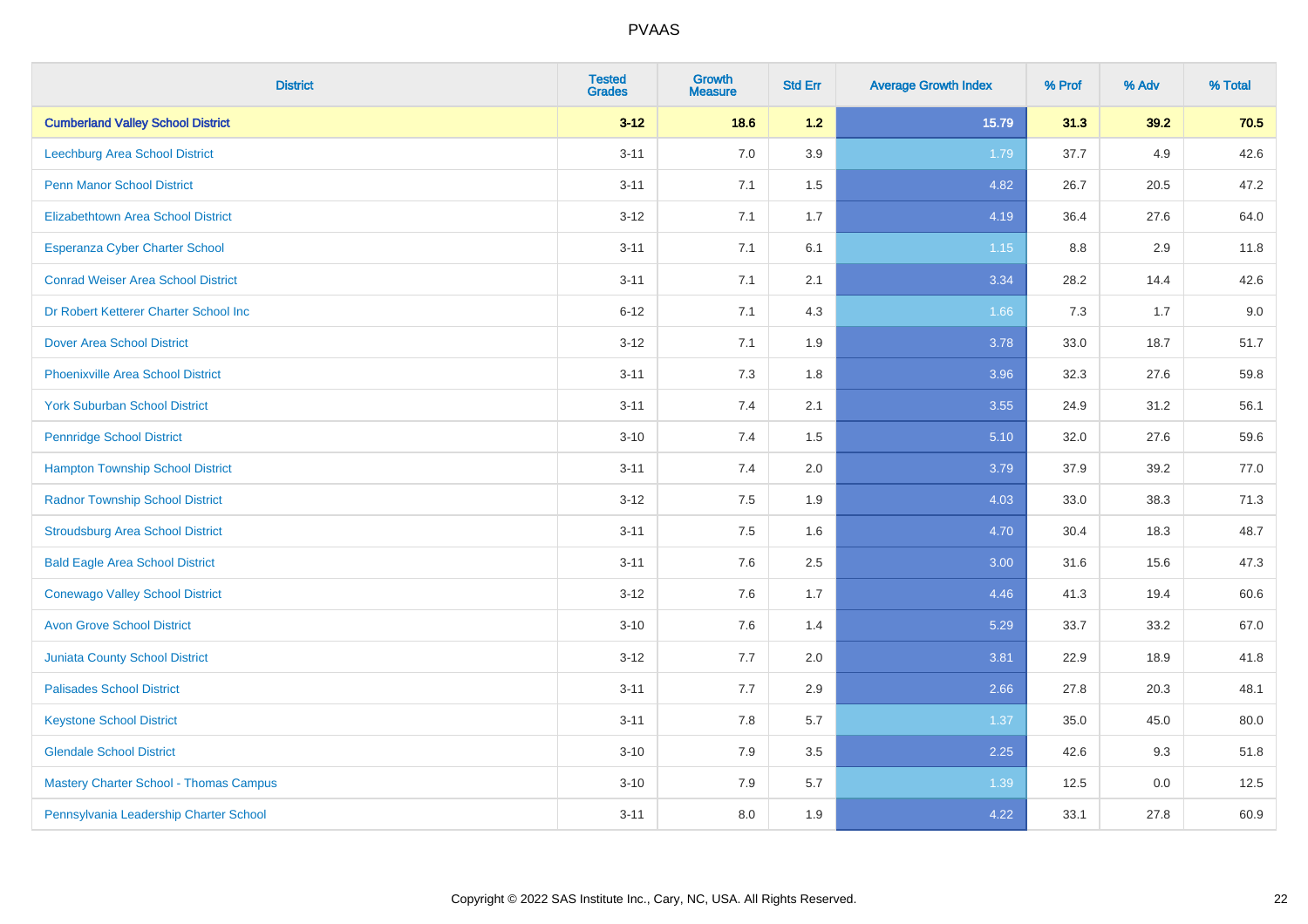| <b>District</b>                                | <b>Tested</b><br><b>Grades</b> | <b>Growth</b><br><b>Measure</b> | <b>Std Err</b> | <b>Average Growth Index</b> | % Prof | % Adv | % Total |
|------------------------------------------------|--------------------------------|---------------------------------|----------------|-----------------------------|--------|-------|---------|
| <b>Cumberland Valley School District</b>       | $3 - 12$                       | 18.6                            | 1.2            | 15.79                       | 31.3   | 39.2  | 70.5    |
| <b>Dallas School District</b>                  | $3 - 11$                       | 8.1                             | 2.1            | 3.87                        | 32.4   | 22.4  | 54.8    |
| <b>Benton Area School District</b>             | $3 - 10$                       | 8.1                             | 4.0            | 2.01                        | 35.7   | 28.6  | 64.3    |
| <b>Cornwall-Lebanon School District</b>        | $3 - 11$                       | 8.2                             | 1.6            | 5.24                        | 28.0   | 20.5  | 48.6    |
| <b>Blue Ridge School District</b>              | $3 - 11$                       | 8.3                             | 3.7            | 2.24                        | 29.6   | 9.3   | 38.9    |
| <b>Fairview School District</b>                | $3 - 11$                       | 8.3                             | 2.4            | 3.43                        | 41.9   | 34.9  | 76.7    |
| <b>Canton Area School District</b>             | $3 - 11$                       | 8.4                             | 2.9            | 2.92                        | 13.8   | 23.0  | 36.8    |
| Northern York County School District           | $3 - 11$                       | 8.4                             | 1.8            | 4.63                        | 24.3   | 23.1  | 47.4    |
| <b>Neshaminy School District</b>               | $3 - 11$                       | 8.6                             | 1.3            | 6.56                        | 31.3   | 23.9  | 55.2    |
| Oil City Area School District                  | $3 - 11$                       | 8.6                             | 2.4            | 3.56                        | 29.1   | 13.1  | 42.2    |
| <b>West Allegheny School District</b>          | $3 - 12$                       | 8.6                             | 2.0            | 4.34                        | 37.3   | 27.2  | 64.5    |
| <b>Lower Moreland Township School District</b> | $3 - 11$                       | 8.7                             | 2.0            | 4.35                        | 38.2   | 33.2  | 71.4    |
| <b>Tredyffrin-Easttown School District</b>     | $3 - 10$                       | 8.7                             | 2.4            | 3.57                        | 35.2   | 35.8  | 71.0    |
| <b>Homer-Center School District</b>            | $3 - 11$                       | 8.8                             | 3.5            | 2.53                        | 38.0   | 17.7  | 55.8    |
| <b>Kane Area School District</b>               | $3 - 10$                       | 8.8                             | 2.9            | 3.07                        | 31.4   | 19.8  | 51.2    |
| <b>Wallenpaupack Area School District</b>      | $3 - 11$                       | 8.8                             | 2.1            | 4.28                        | 28.5   | 18.9  | 47.4    |
| <b>East Penn School District</b>               | $3 - 11$                       | 8.9                             | 1.2            | 7.61                        | 32.8   | 26.4  | 59.2    |
| <b>Spring Cove School District</b>             | $3 - 11$                       | 9.1                             | 2.4            | 3.77                        | 31.8   | 25.4  | 57.1    |
| <b>Millcreek Township School District</b>      | $3 - 11$                       | 9.1                             | 1.4            | 6.61                        | 34.5   | 30.1  | 64.6    |
| <b>Pine-Richland School District</b>           | $3 - 11$                       | 9.3                             | 1.7            | 5.56                        | 42.3   | 35.8  | 78.1    |
| <b>Valley View School District</b>             | $3 - 11$                       | 9.3                             | 2.2            | 4.18                        | 26.6   | 23.1  | 49.7    |
| <b>Kutztown Area School District</b>           | $3 - 12$                       | 9.3                             | $2.8\,$        | 3.34                        | 38.5   | 14.6  | 53.2    |
| <b>Apollo-Ridge School District</b>            | $3-12$                         | 9.5                             | 3.0            | 3.23                        | 34.0   | 9.4   | 43.4    |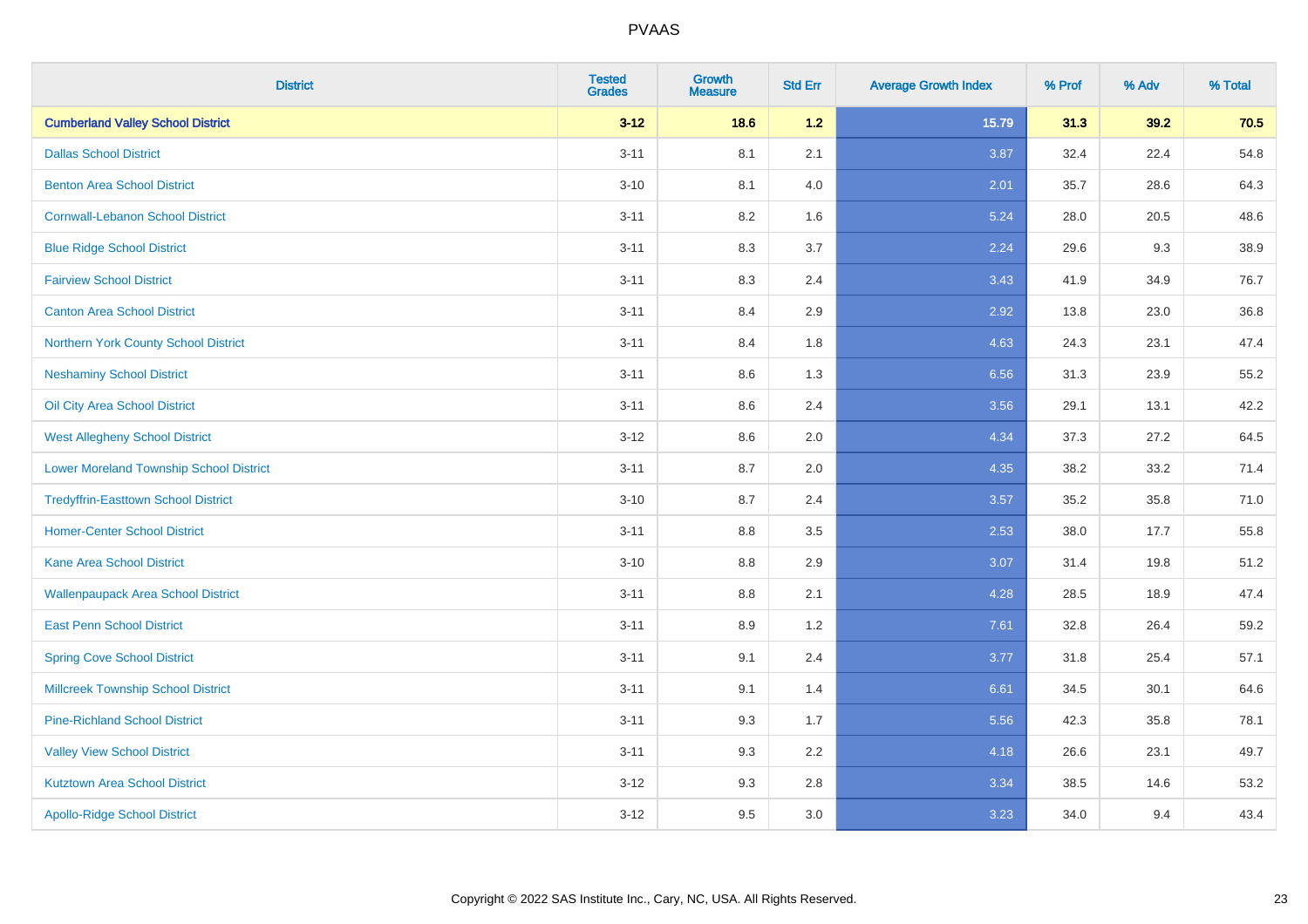| <b>District</b>                          | <b>Tested</b><br><b>Grades</b> | <b>Growth</b><br><b>Measure</b> | <b>Std Err</b> | <b>Average Growth Index</b> | % Prof | % Adv | % Total |
|------------------------------------------|--------------------------------|---------------------------------|----------------|-----------------------------|--------|-------|---------|
| <b>Cumberland Valley School District</b> | $3 - 12$                       | 18.6                            | 1.2            | 15.79                       | 31.3   | 39.2  | 70.5    |
| <b>Avon Grove Charter School</b>         | $3 - 11$                       | 9.8                             | 3.1            | 3.18                        | 32.4   | 26.0  | 58.4    |
| <b>Armstrong School District</b>         | $3 - 11$                       | 9.8                             | 1.6            | 6.22                        | 32.8   | 24.6  | 57.4    |
| <b>Oswayo Valley School District</b>     | $3 - 12$                       | 9.9                             | 5.1            | 1.93                        | 26.5   | 44.1  | 70.6    |
| <b>Fleetwood Area School District</b>    | $3 - 10$                       | 10.4                            | 2.0            | 5.19                        | 31.7   | 25.8  | 57.5    |
| <b>Warrior Run School District</b>       | $3 - 11$                       | 10.5                            | 2.7            | 3.86                        | 34.1   | 16.8  | 50.9    |
| <b>Manheim Township School District</b>  | $3 - 12$                       | 10.9                            | 1.5            | 7.51                        | 30.9   | 31.0  | 61.9    |
| <b>Methacton School District</b>         | $3 - 11$                       | 11.0                            | 1.6            | 6.94                        | 36.0   | 33.6  | 69.6    |
| <b>West Perry School District</b>        | $3 - 11$                       | 11.0                            | 2.3            | 4.76                        | 26.9   | 20.5  | 47.4    |
| Lampeter-Strasburg School District       | $3-12$                         | 11.0                            | 1.9            | 5.69                        | 35.4   | 32.3  | 67.7    |
| <b>Wilmington Area School District</b>   | $3 - 11$                       | 11.1                            | 3.3            | 3.37                        | 29.8   | 26.2  | 56.0    |
| <b>Belle Vernon Area School District</b> | $3 - 11$                       | 11.1                            | 2.3            | 4.88                        | 31.6   | 25.4  | 57.1    |
| <b>Steel Valley School District</b>      | $3 - 11$                       | 11.1                            | 3.3            | 3.33                        | 34.8   | 10.1  | 44.9    |
| <b>Upper Darby School District</b>       | $3 - 12$                       | 11.2                            | 1.4            | 8.28                        | 23.8   | 11.8  | 35.6    |
| <b>Greenwood School District</b>         | $3 - 11$                       | 11.3                            | 3.6            | 3.14                        | 31.2   | 32.8  | 63.9    |
| <b>Franklin Regional School District</b> | $3 - 11$                       | 11.3                            | 1.8            | 6.13                        | 30.0   | 35.0  | 65.0    |
| <b>Lehighton Area School District</b>    | $3 - 11$                       | 11.4                            | 2.4            | 4.84                        | 30.5   | 24.9  | 55.3    |
| <b>Line Mountain School District</b>     | $3 - 11$                       | 11.7                            | 3.9            | 3.01                        | 40.4   | 42.3  | 82.7    |
| <b>Whitehall-Coplay School District</b>  | $3 - 11$                       | 11.8                            | 1.7            | 7.06                        | 32.3   | 21.7  | 54.0    |
| <b>Indiana Area School District</b>      | $3 - 11$                       | 12.0                            | 2.0            | 5.98                        | 30.0   | 30.4  | 60.3    |
| <b>Blue Mountain School District</b>     | $3 - 10$                       | 12.2                            | 2.1            | 5.81                        | 30.7   | 26.1  | 56.8    |
| <b>Quaker Valley School District</b>     | $3 - 11$                       | 12.2                            | 2.5            | 4.90                        | 39.5   | 26.4  | 65.9    |
| <b>Montrose Area School District</b>     | $3 - 10$                       | 12.3                            | $2.8\,$        | 4.41                        | 37.8   | 28.9  | 66.7    |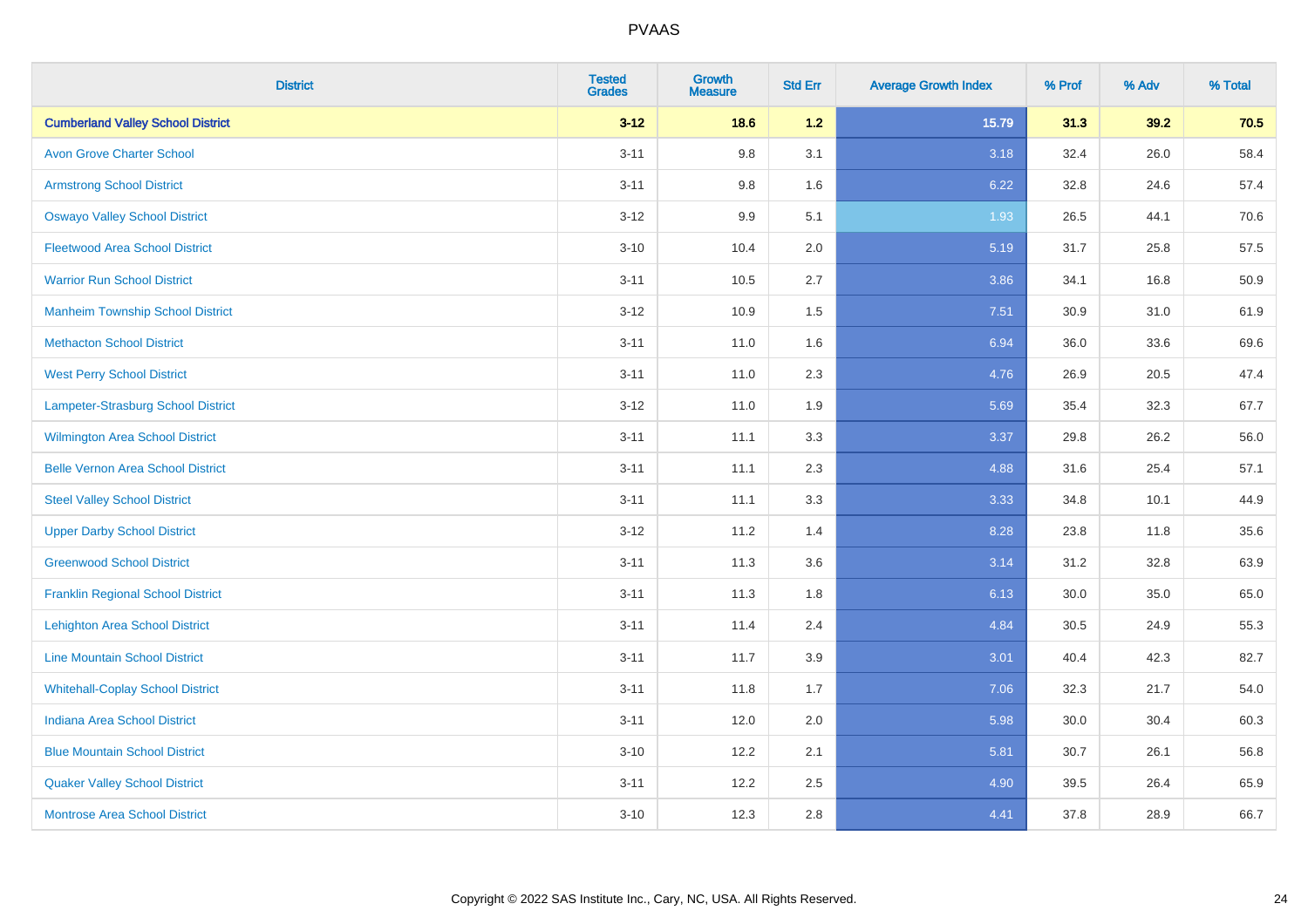| <b>District</b>                                 | <b>Tested</b><br><b>Grades</b> | Growth<br><b>Measure</b> | <b>Std Err</b> | <b>Average Growth Index</b> | % Prof | % Adv | % Total |
|-------------------------------------------------|--------------------------------|--------------------------|----------------|-----------------------------|--------|-------|---------|
| <b>Cumberland Valley School District</b>        | $3 - 12$                       | 18.6                     | $1.2$          | 15.79                       | 31.3   | 39.2  | 70.5    |
| <b>Mifflin County School District</b>           | $3 - 11$                       | 12.3                     | 1.6            | 7.69                        | 35.1   | 15.1  | 50.3    |
| <b>Cocalico School District</b>                 | $3 - 11$                       | 12.3                     | 1.9            | 6.48                        | 28.2   | 32.3  | 60.5    |
| Allegheny-Clarion Valley School District        | $3 - 10$                       | 12.3                     | 4.1            | 3.03                        | 33.3   | 19.0  | 52.4    |
| <b>Manheim Central School District</b>          | $3 - 11$                       | 12.8                     | 2.0            | 6.52                        | 27.8   | 35.4  | 63.2    |
| Pen Argyl Area School District                  | $3 - 12$                       | 12.8                     | 2.5            | 5.10                        | 28.5   | 23.8  | 52.3    |
| <b>Central York School District</b>             | $3-12$                         | 12.9                     | 1.5            | 8.64                        | 31.4   | 24.1  | 55.5    |
| <b>Laurel School District</b>                   | $3 - 11$                       | 13.0                     | 3.1            | 4.19                        | 30.3   | 15.7  | 46.1    |
| North Pocono School District                    | $3 - 11$                       | 13.1                     | 3.7            | 3.54                        | 31.4   | 33.3  | 64.7    |
| <b>Maritime Academy Charter School</b>          | $3 - 10$                       | 13.2                     | 3.1            | 4.29                        | 24.0   | 1.3   | 25.3    |
| <b>Lakeland School District</b>                 | $3 - 11$                       | 13.3                     | 2.8            | 4.80                        | 22.2   | 21.2  | 43.4    |
| <b>Tuscarora School District</b>                | $3 - 11$                       | 13.4                     | 2.2            | 6.20                        | 37.1   | 26.3  | 63.4    |
| <b>Hempfield School District</b>                | $3 - 11$                       | 13.4                     | 1.3            | 10.53                       | 29.9   | 36.8  | 66.7    |
| <b>Harbor Creek School District</b>             | $3 - 11$                       | 13.4                     | 2.3            | 5.80                        | 34.5   | 40.7  | 75.2    |
| <b>Council Rock School District</b>             | $3 - 11$                       | 13.5                     | 1.1            | 12.27                       | 32.0   | 35.4  | 67.4    |
| <b>Iroquois School District</b>                 | $3 - 11$                       | 13.6                     | 2.8            | 4.83                        | 33.3   | 16.0  | 49.4    |
| <b>Upper Saint Clair School District</b>        | $3 - 11$                       | 13.8                     | 1.8            | 7.86                        | 32.2   | 44.5  | 76.7    |
| <b>Upper Merion Area School District</b>        | $3 - 11$                       | 14.0                     | 2.0            | 7.15                        | 34.4   | 32.6  | 67.0    |
| <b>Hermitage School District</b>                | $3 - 12$                       | 14.0                     | 2.5            | 5.59                        | 34.0   | 27.0  | 61.0    |
| <b>Peters Township School District</b>          | $3 - 11$                       | 14.1                     | 1.7            | 8.16                        | 35.2   | 41.6  | 76.8    |
| Penns Valley Area School District               | $3 - 12$                       | 14.1                     | 2.6            | 5.33                        | 29.6   | 23.3  | 52.9    |
| Capital Area School for the Arts Charter School | $9 - 11$                       | 14.2                     | 4.5            | 3.13                        | 27.5   | 30.0  | 57.5    |
| <b>Agora Cyber Charter School</b>               | $3 - 11$                       | 14.6                     | 2.4            | 6.03                        | 24.7   | 19.5  | 44.2    |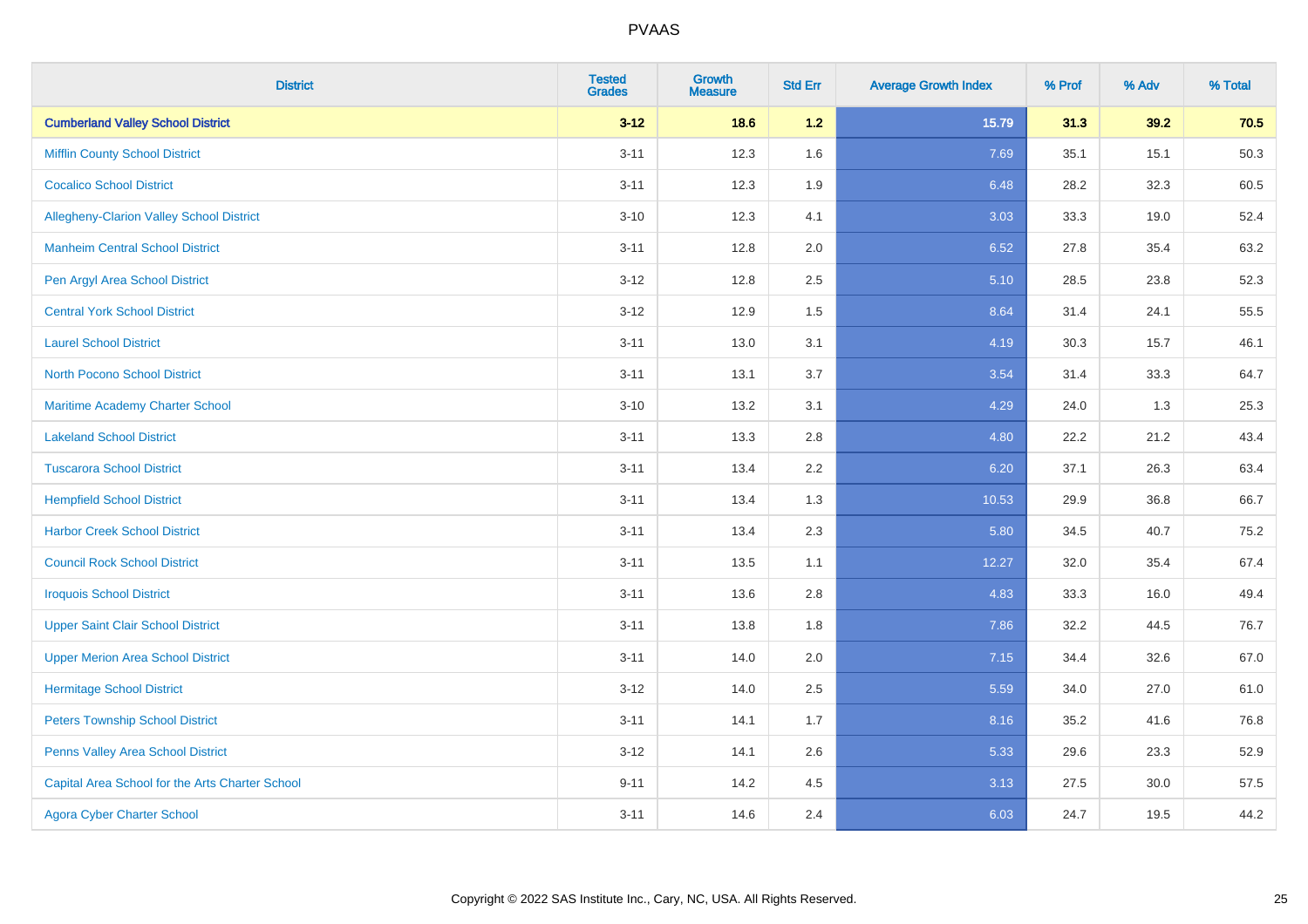| <b>District</b>                               | <b>Tested</b><br><b>Grades</b> | <b>Growth</b><br><b>Measure</b> | <b>Std Err</b> | <b>Average Growth Index</b> | % Prof | % Adv | % Total |
|-----------------------------------------------|--------------------------------|---------------------------------|----------------|-----------------------------|--------|-------|---------|
| <b>Cumberland Valley School District</b>      | $3 - 12$                       | 18.6                            | 1.2            | 15.79                       | 31.3   | 39.2  | 70.5    |
| <b>Coudersport Area School District</b>       | $3 - 11$                       | 14.8                            | 3.4            | 4.33                        | 34.7   | 28.0  | 62.7    |
| <b>Lake-Lehman School District</b>            | $3 - 11$                       | 14.9                            | 2.8            | 5.34                        | 25.8   | 22.5  | 48.3    |
| Southern York County School District          | $3 - 11$                       | 15.5                            | 1.8            | 8.48                        | 37.6   | 29.2  | 66.8    |
| <b>Central Bucks School District</b>          | $3 - 11$                       | 15.5                            | 0.9            | 17.94                       | 34.8   | 41.4  | 76.2    |
| <b>Delaware Valley School District</b>        | $3 - 11$                       | 15.7                            | 1.6            | 9.62                        | 36.7   | 32.1  | 68.8    |
| <b>Punxsutawney Area School District</b>      | $3 - 11$                       | 15.8                            | 2.7            | 5.83                        | 18.6   | 29.0  | 47.6    |
| <b>Unionville-Chadds Ford School District</b> | $3 - 11$                       | 15.8                            | 1.7            | 9.12                        | 31.2   | 48.0  | 79.2    |
| Palmyra Area School District                  | $3 - 11$                       | 16.2                            | 1.8            | 9.02                        | 38.8   | 34.0  | 72.8    |
| <b>Upper Dauphin Area School District</b>     | $3 - 11$                       | 16.5                            | 5.1            | 3.26                        | 37.5   | 26.8  | 64.3    |
| <b>Spring-Ford Area School District</b>       | $3 - 11$                       | 16.6                            | 1.2            | 14.02                       | 30.4   | 45.3  | 75.7    |
| <b>West Branch Area School District</b>       | $3 - 11$                       | 17.0                            | 3.3            | 5.20                        | 47.1   | 19.1  | 66.2    |
| North Penn School District                    | $3 - 11$                       | 17.6                            | $1.0\,$        | 17.53                       | 30.8   | 35.7  | 66.4    |
| Fox Chapel Area School District               | $3 - 11$                       | 17.6                            | 1.9            | 9.47                        | 22.9   | 52.0  | 74.9    |
| <b>Pequea Valley School District</b>          | $3 - 11$                       | 18.0                            | 3.1            | 5.74                        | 29.2   | 37.5  | 66.7    |
| North Allegheny School District               | $3 - 11$                       | 18.0                            | 1.3            | 14.25                       | 30.5   | 42.9  | 73.4    |
| <b>Danville Area School District</b>          | $3 - 11$                       | 18.4                            | 2.6            | 7.19                        | 32.0   | 46.1  | 78.1    |
| <b>Souderton Area School District</b>         | $3 - 11$                       | 18.5                            | 1.4            | 12.86                       | 39.2   | 31.2  | 70.4    |
| <b>Cumberland Valley School District</b>      | $3 - 12$                       | 18.6                            | $1.2$          | 15.79                       | 31.3   | 39.2  | 70.5    |
| <b>Lower Merion School District</b>           | $3 - 11$                       | 18.9                            | 1.2            | 15.42                       | 29.4   | 48.6  | 78.0    |
| <b>Saucon Valley School District</b>          | $3 - 11$                       | 18.9                            | 2.2            | 8.48                        | 26.0   | 39.6  | 65.6    |
| <b>Berlin Brothersvalley School District</b>  | $3 - 11$                       | 19.6                            | 4.0            | 4.93                        | 28.3   | 41.3  | 69.6    |
| <b>Dallastown Area School District</b>        | $3 - 11$                       | 19.9                            | 1.4            | 14.14                       | 36.8   | 34.2  | 71.0    |